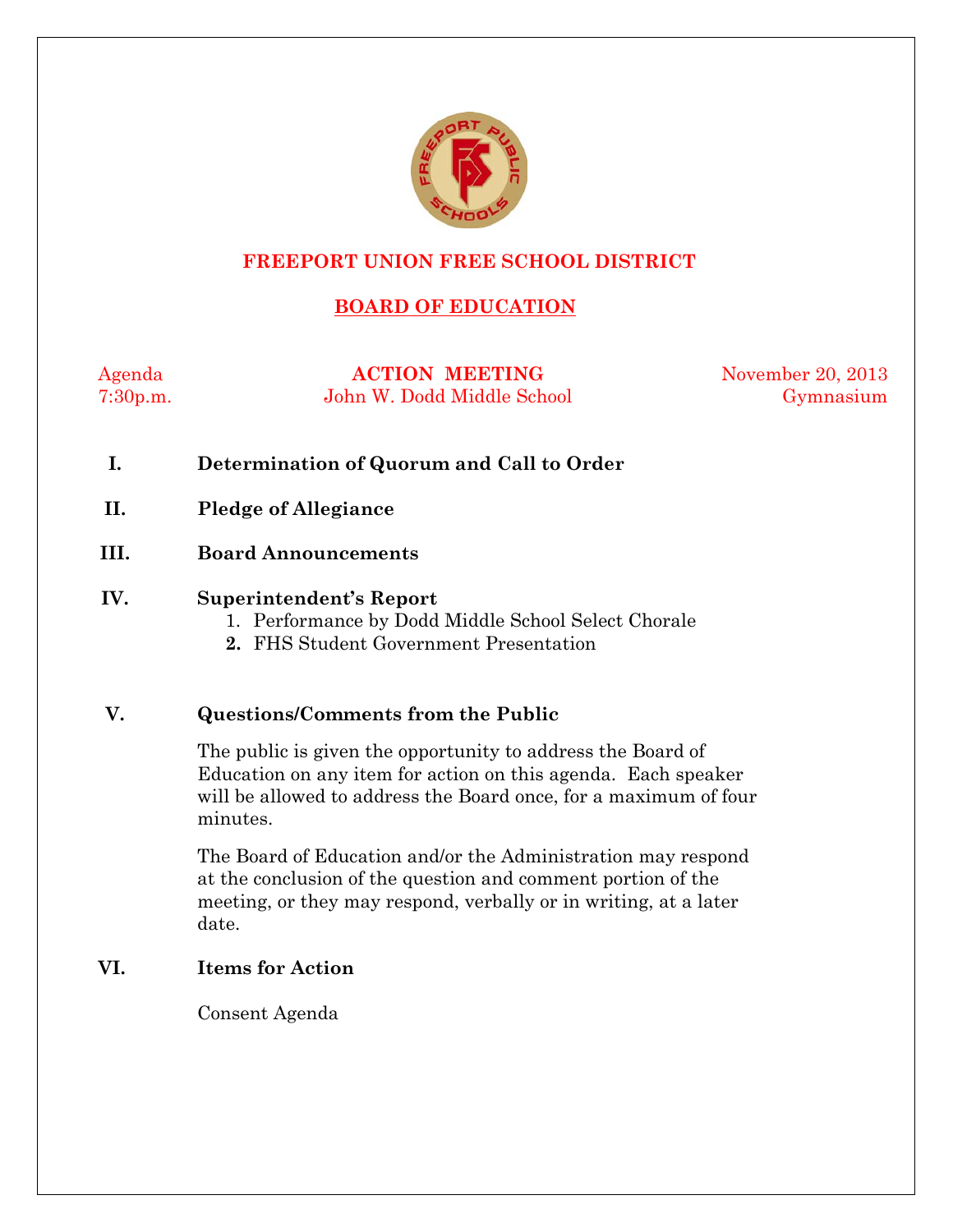#### **Consent Agenda Items:**

#### **BE IT RESOLVED that the Board of Education of the Freeport Union Free School District hereby approves the following items; A; B 1, 2, 3, 4, 5, 6, 7; C 1.**

#### **Consent Approve**

**VII.** 

| Α.                         | Acceptance of the Minutes of the Board of Education                                                                                                                                                                                             |                                                                                                                      |  |  |  |
|----------------------------|-------------------------------------------------------------------------------------------------------------------------------------------------------------------------------------------------------------------------------------------------|----------------------------------------------------------------------------------------------------------------------|--|--|--|
| <b>B.</b><br>$C_{\bullet}$ | <b>Personnel Actions</b><br>1. Leave of Absence<br>2. Resignation<br>3. Appointment of Staff-Probationary<br>4. Appointment of Staff-Temporary<br>5. Appointment of Co-Curricular Staff<br>6. Appointment of Winter Coaching Staff<br>Education | TAB <sub>2</sub><br>TAB <sub>3</sub><br>TAB <sub>4</sub><br>TAB <sub>5</sub><br>TAB <sub>6</sub><br>TAB <sub>7</sub> |  |  |  |
|                            | 1. Acceptance of the Minutes from the Committees on<br>Special Education and Preschool Education<br><b>Other Items for Action</b>                                                                                                               | TAB <sub>8</sub>                                                                                                     |  |  |  |
| A.                         | Personnel<br>1. Retirement of Staff<br>2. Granting of Tenure                                                                                                                                                                                    | TAB <sub>9</sub><br><b>TAB 10</b>                                                                                    |  |  |  |
| <b>B.</b>                  | <b>Education</b><br>1. Approval of Student Travel to Germany<br>2. Adoption of the Revised Policies<br>3. Approval of Consultants                                                                                                               | <b>TAB 11</b><br><b>TAB12</b><br><b>TAB 13</b>                                                                       |  |  |  |
| $\mathbf{C}$ .             | Finance<br>1. Approval of a Budget Transfer<br>2. Approval to Dispose of a Wrestling Mat                                                                                                                                                        | TAB14<br>TAB <sub>15</sub>                                                                                           |  |  |  |
| D.                         | <b>Other Reports to the Board</b><br>1. Treasurer's Report<br>2. High School Funds Report                                                                                                                                                       | TAB16                                                                                                                |  |  |  |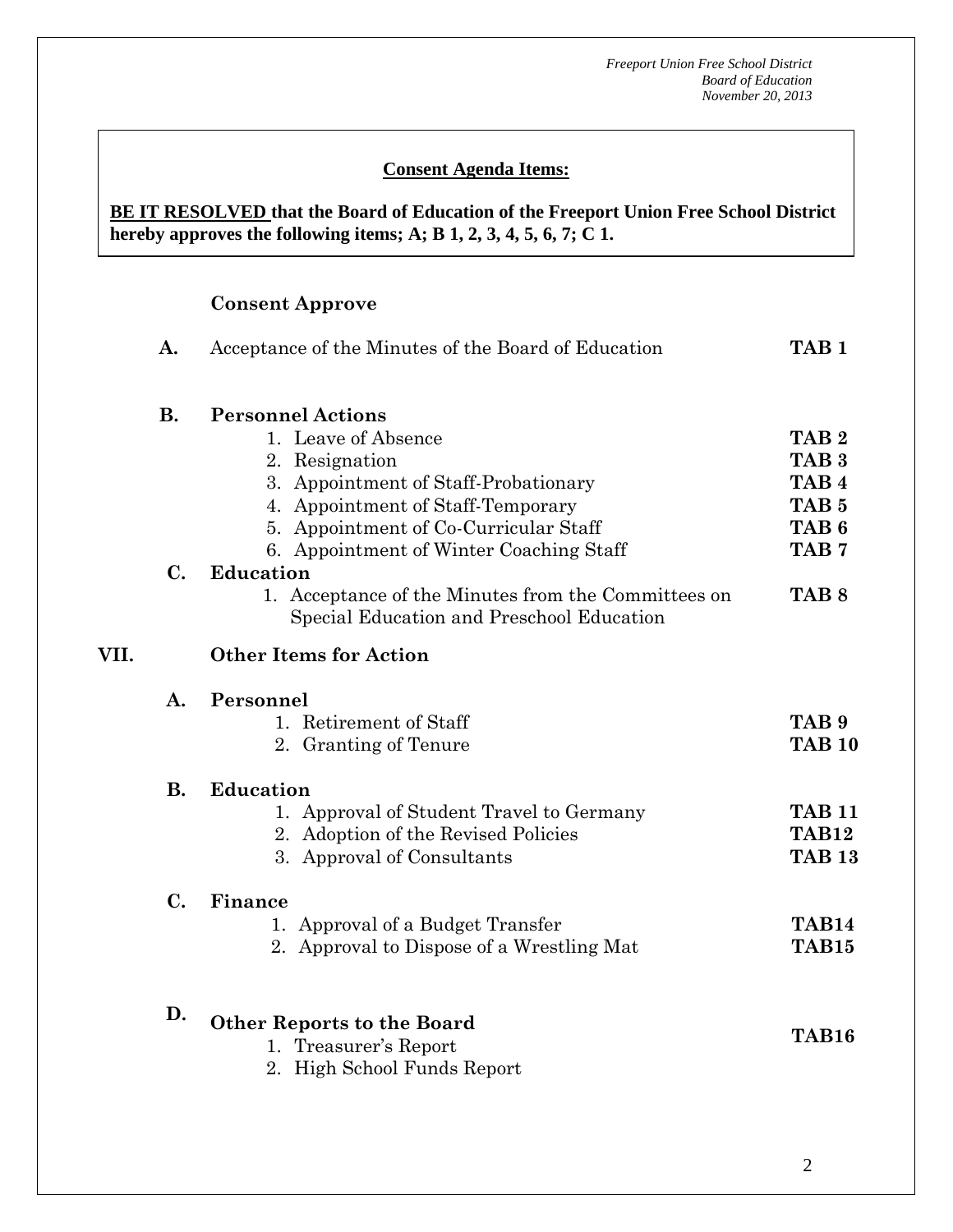#### **VIII. Questions/Comments from the Public on Other Topics**

At this time, the public is given the opportunity to address the Board of Education on any topic. Each speaker will be allowed to address the Board once, for a maximum of **four** minutes.

The Board of Education and/or the Administration may respond at the conclusion of the question and comment portion of the meeting, or they may respond, in writing, at a later date.

- **IX. Board Comments**
- **X. Superintendent Comments**
- **XI. Adjournment**

#### **XII. Next Meeting**

The next proposed meeting of the Board of Education will be held on December 4, 2013 at Caroline G. Atkinson School. All meetings begin at 7:30 p.m. unless otherwise noted.

Register to vote: Monday through Friday between 8:30 a.m. and 3:30 p.m. at the Administration Building, 235 N. Ocean Avenue.

**Visit our website at [www.freeportschools.org](http://www.freeportschools.org/)**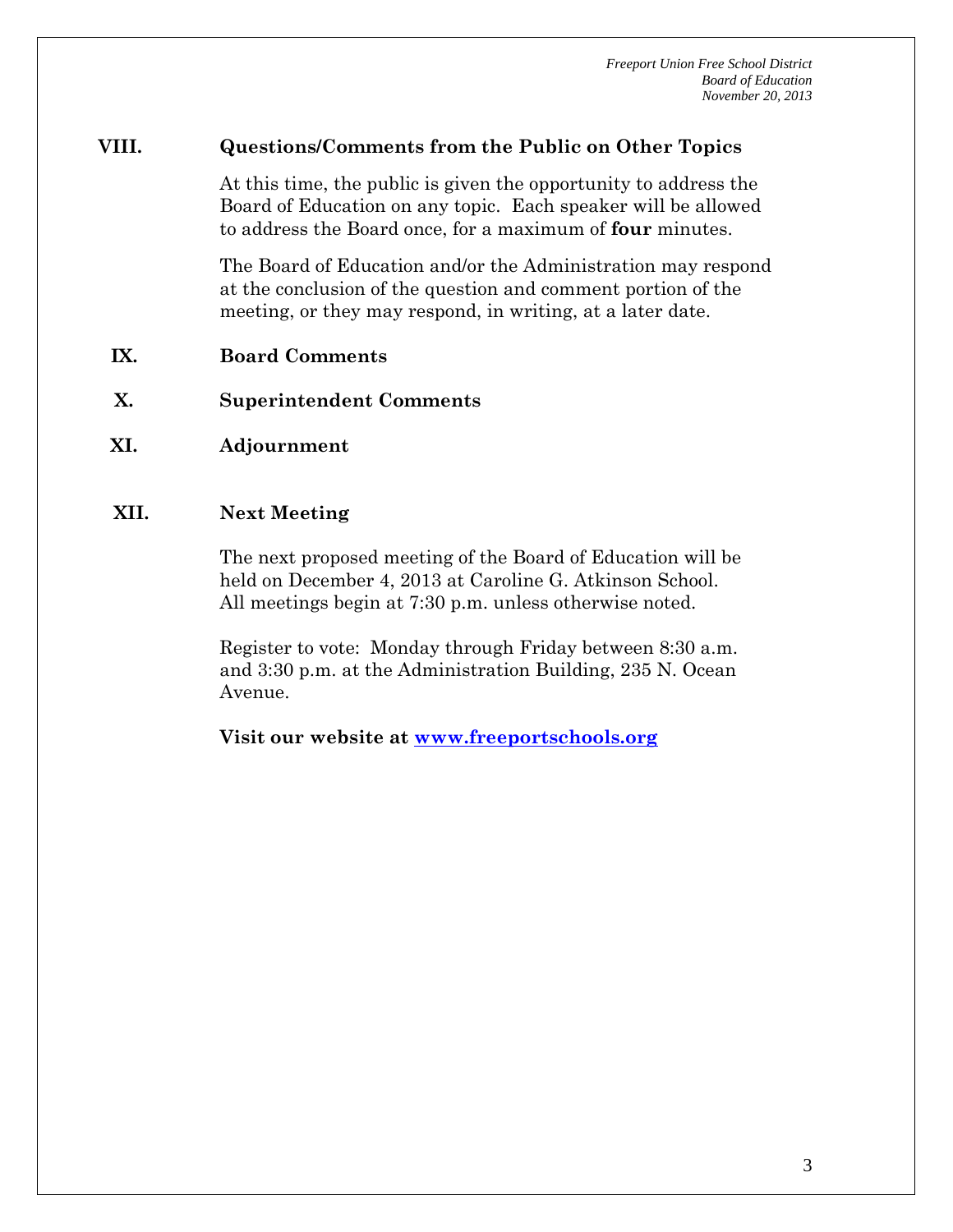# **Consent Agenda Items:**

**BE IT RESOLVED,** that the Board of Education of the Freeport Union Free School District hereby approves the following items; A; B 1, 2, 3, 4, 5, 6, 7; C.

# **BACK UP MATERIAL FOR CONSENT AGENDA ACTION ITEMS IN TABS 1-8**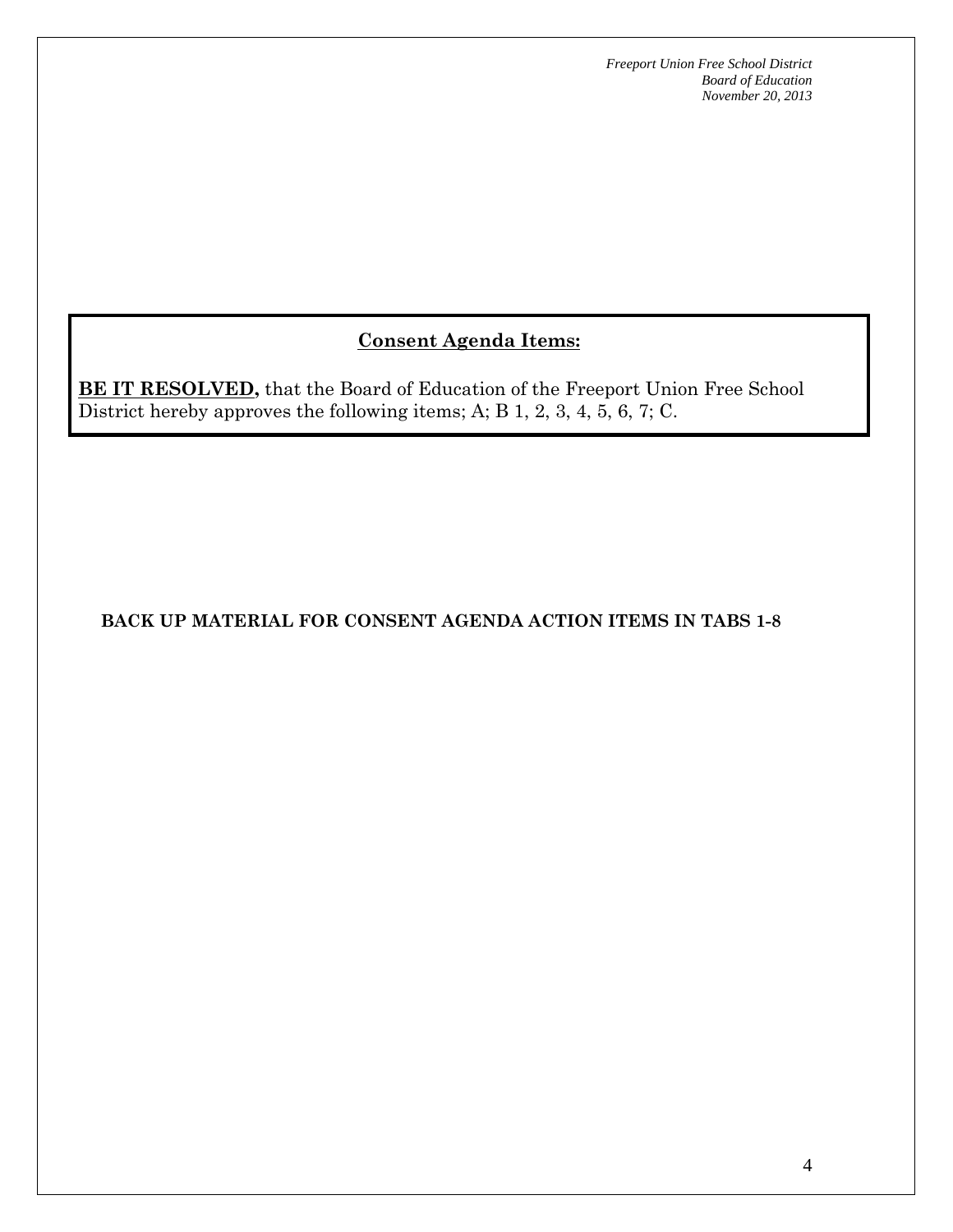**Acceptance of the Minutes**

**BE IT RESOLVED** that the Board of Education of the Freeport Union Free School District hereby accepts the minutes of the following meetings as written:

October 16, 2013; November 5, 2013; November 6, 2013.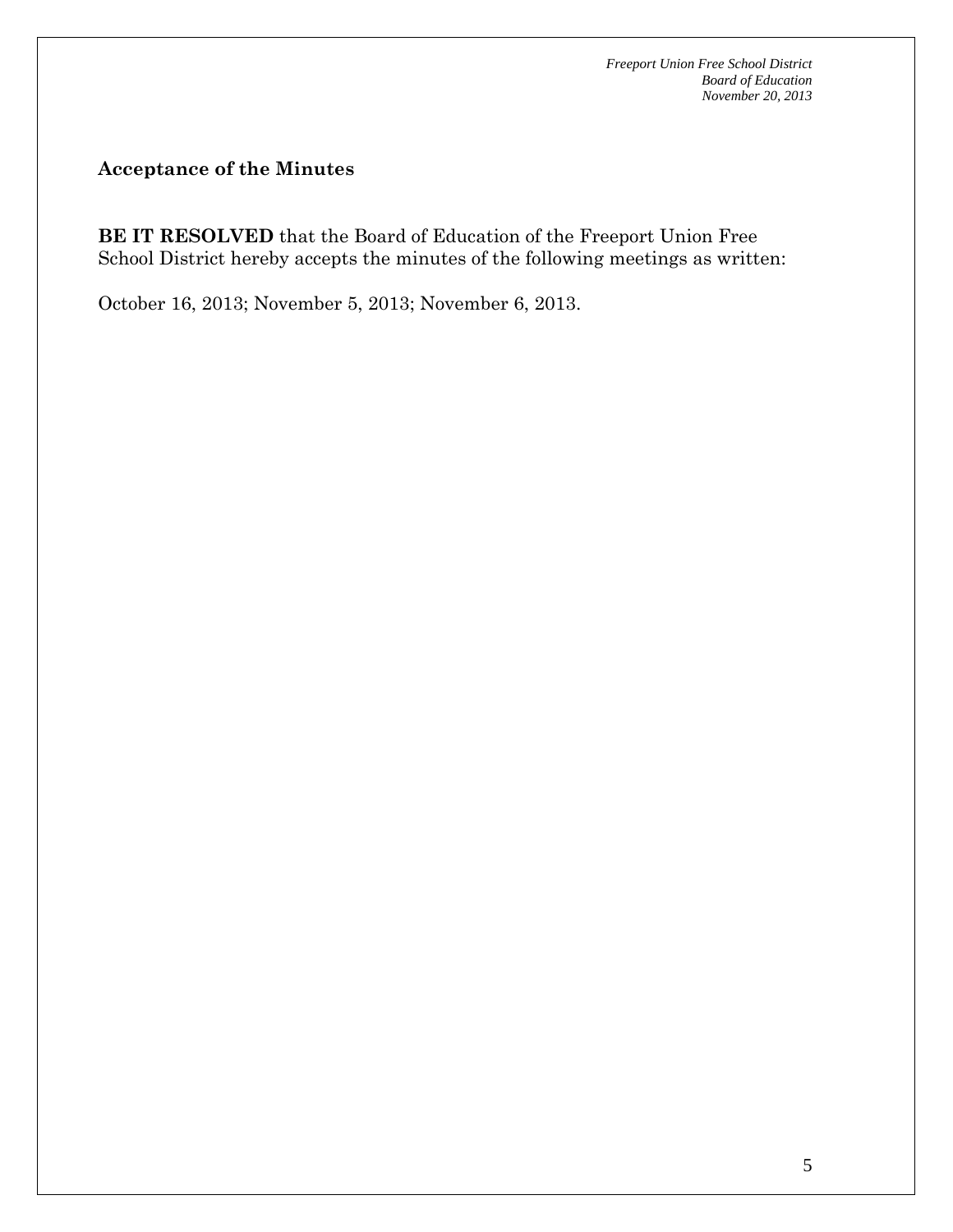# **Personnel**

### **Leave of Absence**

**BE IT RESOLVED**, that the Board of Education of the Freeport Union Free School District hereby grants a request for leave of absence as listed below:

**1. Tia Williams**, full-time Teaching Assistant, effective October 8, 2013 through November 13, 2013 for health reasons.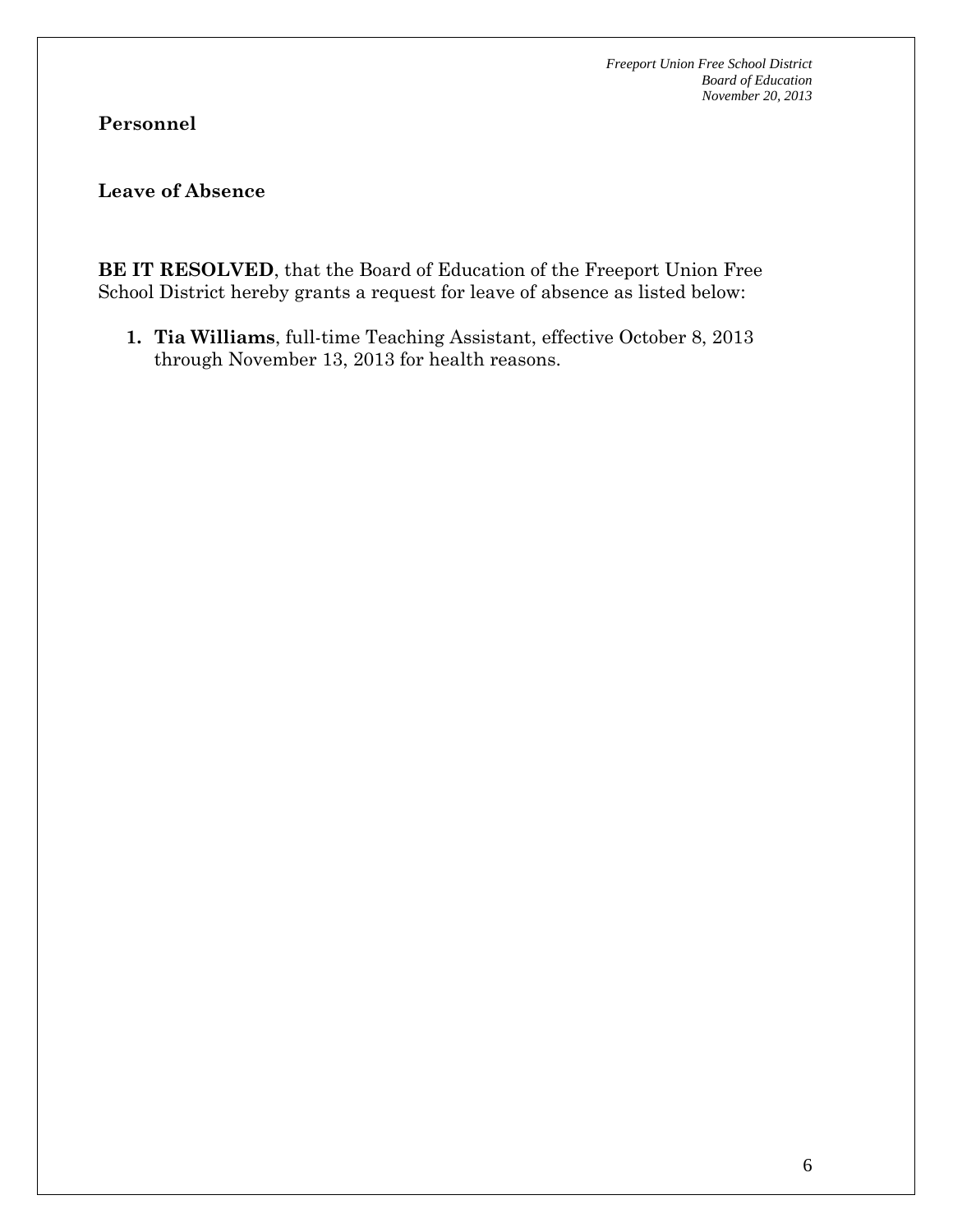#### **Resignation of Staff**

**BE IT RESOLVED**, that the Board of Education of the Freeport Union Free School District hereby accepts the letter(s) of resignation from the following staff member(s) as listed below:

**1. Jose Martelo,** Permanent Substitute, effective October 25, 2013, for personal reasons.

**2. Mayra Duran**, Teacher Aide, effective October 30, 2013, for personal reasons.

**3. Donna Tropeano-Tirino,** Registered Nurse, effective November 4, 2013, for personal reasons.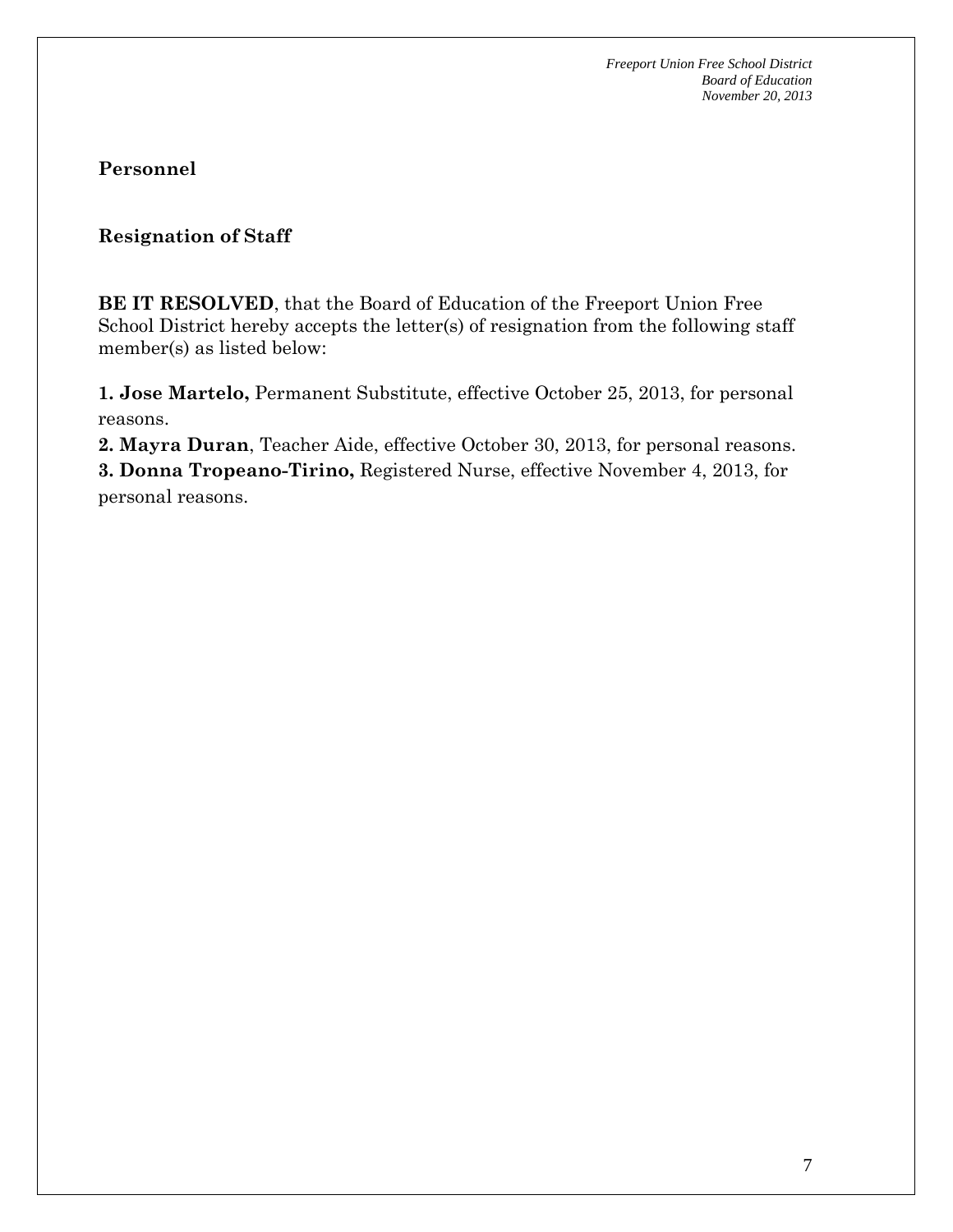# **Appointment of Staff – Probationary**

**BE IT RESOLVED**, that the Board of Education of the Freeport Union Free School District, upon the recommendation of the Superintendent, hereby appoints the individuals listed in the attached Appointment of Staff Report - Probationary, in accordance with the rules of the Board of Regents. These individuals shall possess appropriate certification allowing them to serve as teachers in the public schools of New York.

**1. Quincy Finch,** full-time Teaching Assistant, a probationary appointment effective November 12, 2013 through November 11, 2016. Compensation will be according to the FTAA Contract at \$19,226. Assignment: Giblyn.

#### **Appointment of Staff-Non-Instructional**

**BE IT RESOLVED**, that the Board of Education of the Freeport Union Free School District hereby appoints the individuals as listed, in accordance with Civil Service Rules and Regulations.

> **1. Ashley Duarte-Morales**, full-time Teacher Aide, a probationary appointment effective October 30, 2013, for a period of 26 weeks upon Civil Service approval. Compensation will be according to the FTAA Contract at \$14,791. Assignment: New Visions.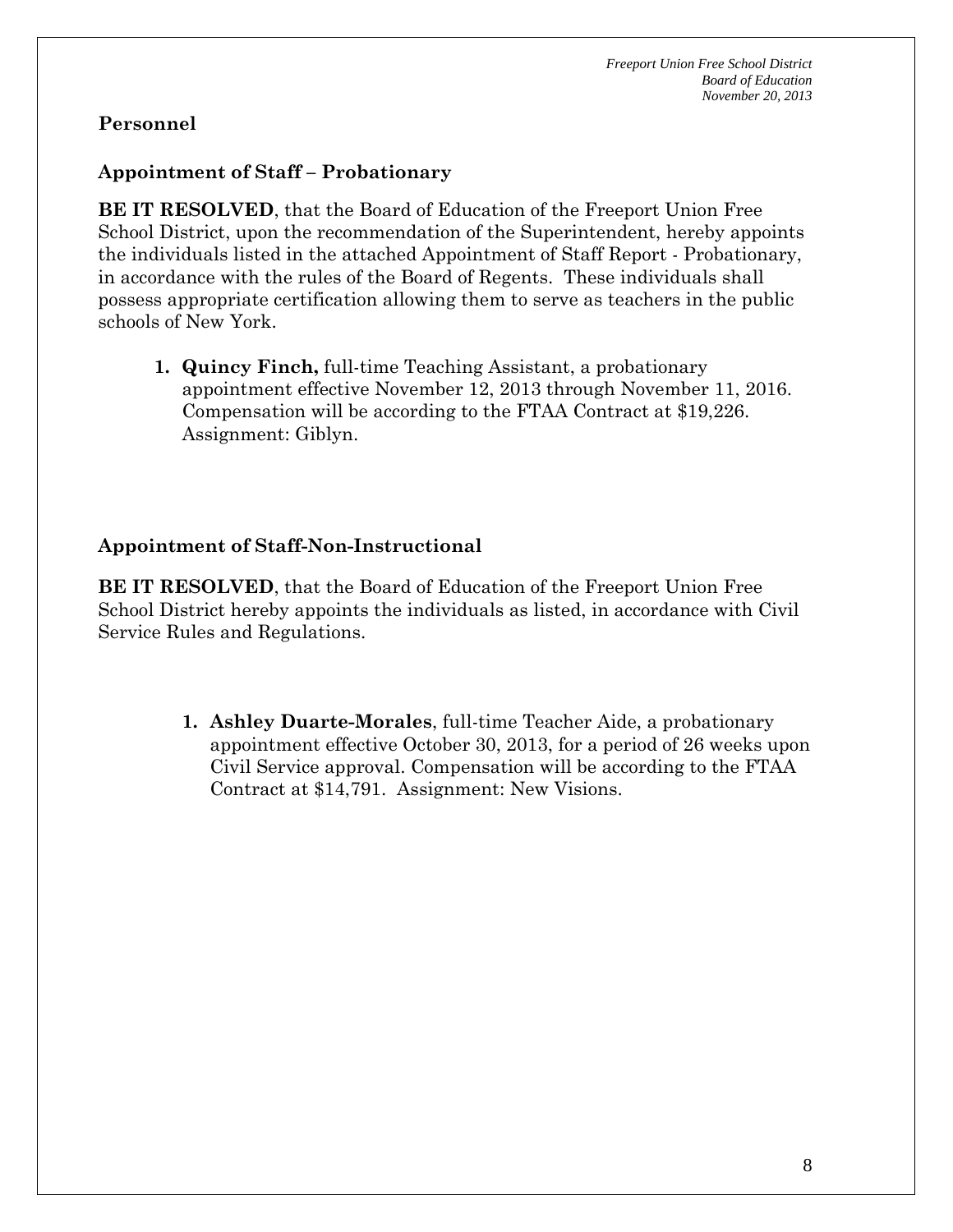#### **Appointment of Staff – Temporary**

**BE IT RESOLVED**, that the Board of Education of the Freeport Union Free School District, upon the recommendation of the Superintendent, hereby appoints the individuals listed in the attached Appointment of Staff Report - Temporary, in accordance with the rules of the Board of Regents. These individuals shall possess appropriate certification allowing them to serve as teachers in the public schools of New York.

> **1. Amanda Taormina,** full-time Teaching Assistant, a temporary appointment effective November 18, 2013 through August 31, 2014. Compensation will be according to the FTAA Contract at \$19,226. Assignment: Bayview & New Visions.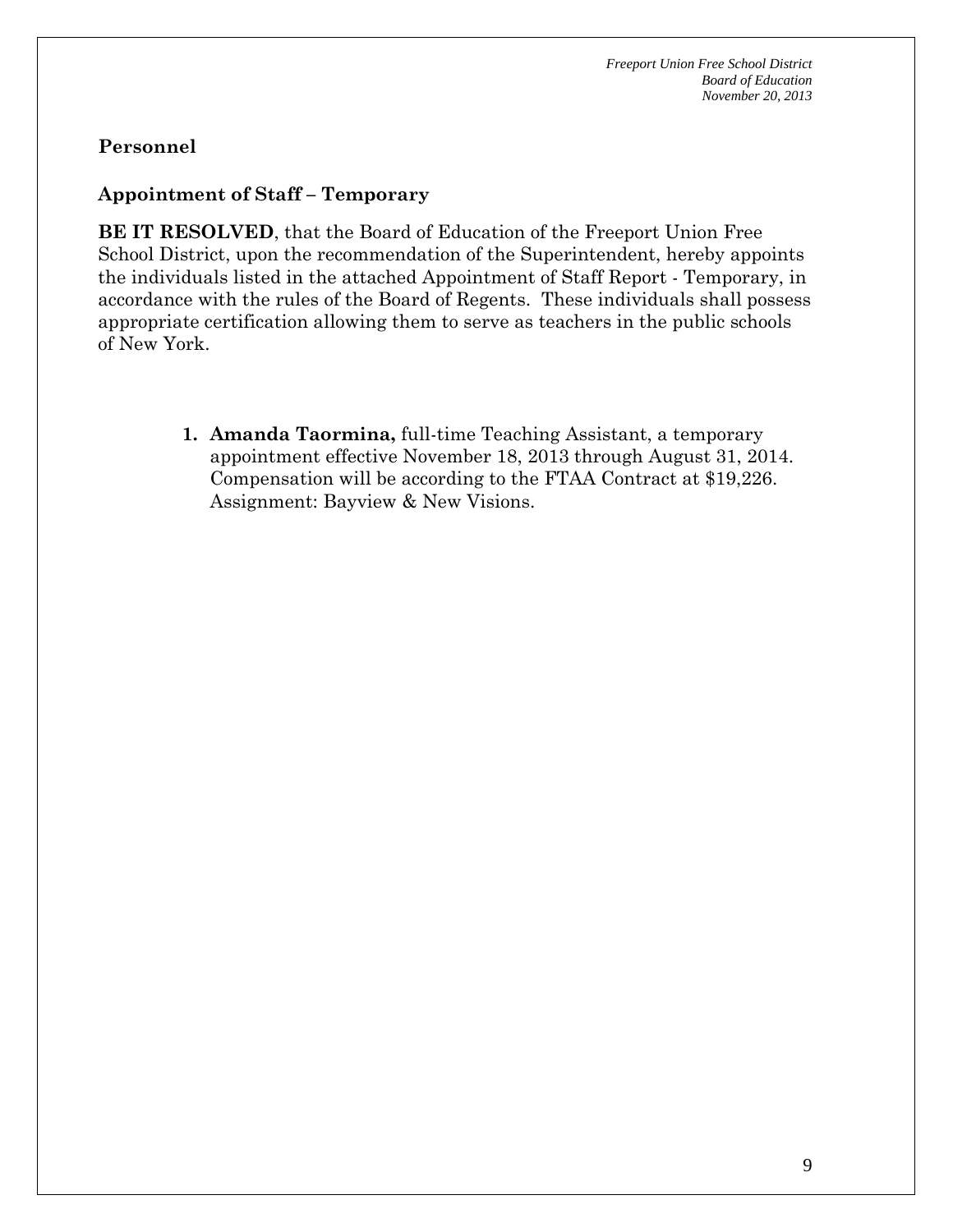#### **Co-curricular Appointments**

BE IT RESOLVED, that the Board of Education of the Freeport Union Free School District, upon the recommendation of the Superintendent, hereby appoints the individuals listed below, in accordance with the rules of the Board of Regents. These individuals shall possess appropriate certification allowing them to serve as teachers or other staff in the public schools of New York for the 2013-2014 School Year.

| $1101$ ID LINITIN           |                           |                           |  |  |
|-----------------------------|---------------------------|---------------------------|--|--|
| <b>Archer Street School</b> |                           |                           |  |  |
| Name                        | <b>Stipend</b>            | Subject                   |  |  |
| Mary Caccioppoli            | \$2,077.20                | <b>ELA/MATH</b>           |  |  |
| Amy Garibotto               | \$2,077.20                | <b>ELA/MATH</b>           |  |  |
| Leslie Maple                | \$2,077.20                | <b>ELA/MATH</b>           |  |  |
| Linda Marino                | \$2,077.20                | <b>ELA/MATH</b>           |  |  |
| Sylvia Moreira              | \$2,077.20                | <b>ELA/MATH</b>           |  |  |
| Noreen Puppo                | \$2,077.20                | <b>ELA/MATH</b>           |  |  |
| Melissa Ranaldo             | \$2,077.20                | <b>ELA/MATH</b>           |  |  |
| Melissa Ruivo               | \$2,077.20                | <b>ELA/MATH</b>           |  |  |
| Mary Ahearn                 | \$2,077.20                | <b>ELA/MATH</b>           |  |  |
| Karen Lettsome              | \$2,077.20                | <b>ELA/MATH</b>           |  |  |
| Jessica Polikoff            | \$2,077.20                | <b>ELA/MATH</b>           |  |  |
| Valerie Smith               | \$2,077.20                | <b>ELA/MATH</b>           |  |  |
| Mirna Zielke-Garcia         | \$2,077.20                | <b>ELA/MATH</b>           |  |  |
| Diana Vasquez-Goldfedder    | \$568.80                  | <b>Teaching Assistant</b> |  |  |
| Mary Ann Seitz              | \$1,607.20                | Nurse                     |  |  |
| Camille Trenkle             | \$1,358.40                | Secretary                 |  |  |
| Ralph Mangual               | \$760.40                  | Security                  |  |  |
|                             | <b>Bayview Avenue</b>     |                           |  |  |
| Name                        | <b>Stipend</b><br>Subject |                           |  |  |
| Jamie Azcona                | \$2,077.20                | <b>ELA/MATH</b>           |  |  |
| Ingrid Benedetto            | \$2,077.20                | <b>ELA/MATH</b>           |  |  |
| Martha Bermeo               | \$2,077.20                | <b>ELA/MATH</b>           |  |  |
| Theodore DeVenuti           | \$2,077.20                | <b>ELA/MATH</b>           |  |  |
| Christopher Farrell         | \$2,077.20                | <b>ELA/MATH</b>           |  |  |
| Daria Jackson-Legagneur     | \$2,077.20                | <b>ELA/MATH</b>           |  |  |
| Geraldine LaPenne           | \$2,077.20                | <b>ELA/MATH</b>           |  |  |
| Ellen Larkin                | \$2,077.20                | <b>ELA/MATH</b>           |  |  |
| Celine Levine               | \$2,077.20                | <b>ELA/MATH</b>           |  |  |
| Laura Litwack               | \$2,077.20                | <b>ELA/MATH</b>           |  |  |
| Tanisha Mason               | \$2,077.20                | <b>ELA/MATH</b>           |  |  |
| Lindsey McClain             | \$2,077.20                | <b>ELA/MATH</b>           |  |  |

#### 21ST CENTURY COMMUNITY LEARNING CENTERS AFTER SCHOOL **ACADEMIES**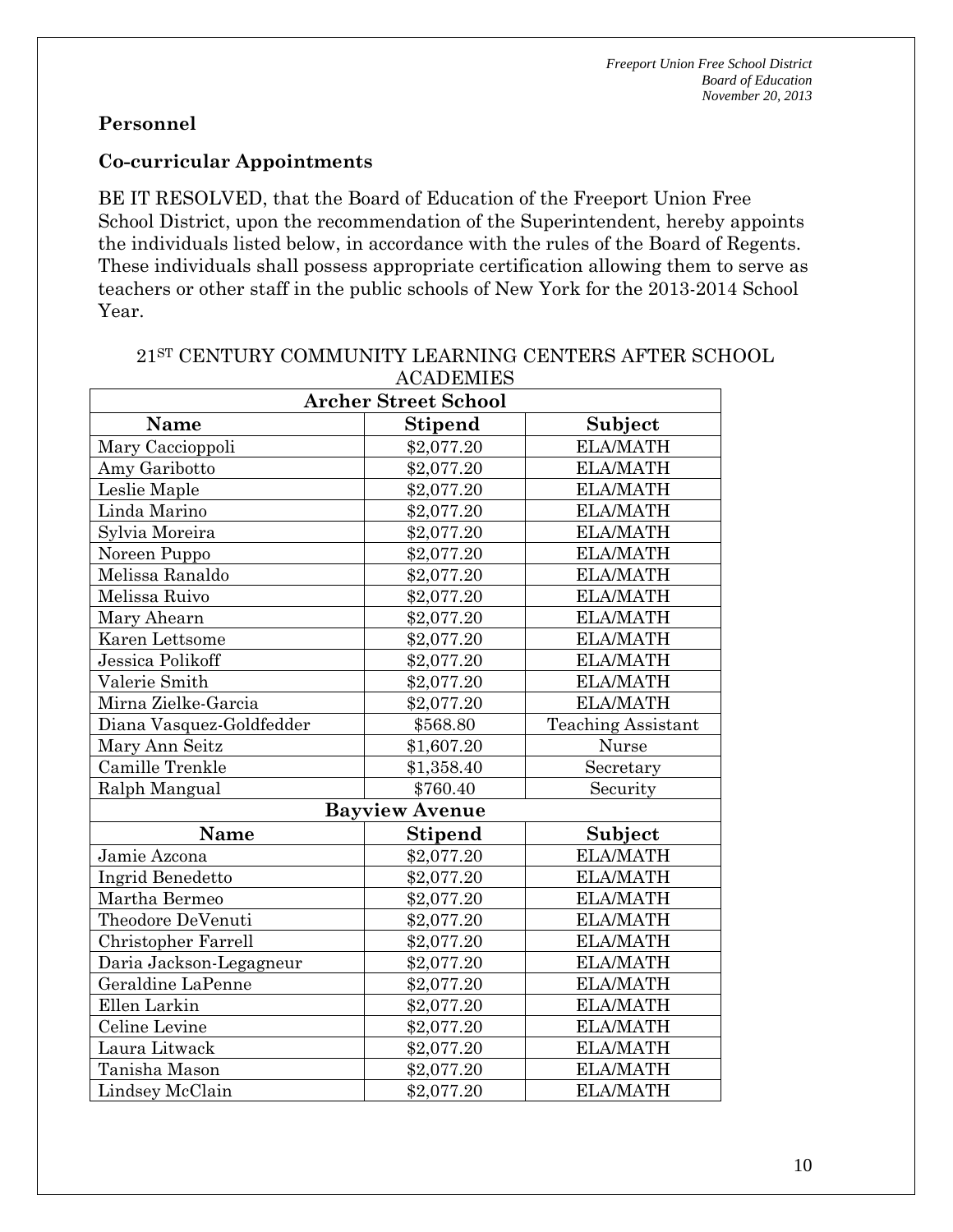| Andrea Miller    | \$2,077.20 | <b>ELA/MATH</b>           |
|------------------|------------|---------------------------|
| Michele Nicholas | \$2,077.20 | <b>ELA/MATH</b>           |
| Kerry Sambus     | \$2,077.20 | <b>ELA/MATH</b>           |
| Jenna Tucciarone | \$2,077.20 | <b>ELA/MATH</b>           |
| Bert Silverstein | \$932.00   | <b>Teaching Assistant</b> |
| Elena Accomando  | \$1,495.20 | Secretary                 |
| Lisa Rabinowitz  | \$1,607.20 | <b>Nurse</b>              |
| Brenda Floyd     | \$655.60   | Security                  |
|                  |            |                           |

| Leo F. Giblyn                |                |                           |  |  |
|------------------------------|----------------|---------------------------|--|--|
| <b>Name</b>                  | <b>Stipend</b> | Subject                   |  |  |
| Larraine Brown               | \$2,077.20     | <b>ELA/MATH</b>           |  |  |
| <b>Allison Bowers</b>        | \$2,077.20     | <b>ELA/MATH</b>           |  |  |
| Eileen Carter                | \$2,077.20     | <b>ELA/MATH</b>           |  |  |
| Laura Castellano             | \$2,077.20     | <b>ELA/MATH</b>           |  |  |
| Lauren Chimeri               | \$2,077.20     | <b>ELA/MATH</b>           |  |  |
| <b>Wendy Connelly</b>        | \$2,077.20     | <b>ELA/MATH</b>           |  |  |
| Lori Downing/Anabel Lopez    | \$2,077.20     | <b>ELA/MATH</b>           |  |  |
| Mary Jane Gould              | \$2,077.20     | <b>ELA/MATH</b>           |  |  |
| Francie Jonza                | \$2,077.20     | <b>ELA/MATH</b>           |  |  |
| Mary Kelly                   | \$2,077.20     | <b>ELA/MATH</b>           |  |  |
| Eileen Moloney               | \$2,077.20     | <b>ELA/MATH</b>           |  |  |
| Kelly Nicholson              | \$2,077.20     | <b>ELA/MATH</b>           |  |  |
| <b>Sherry Papayanopoulos</b> | \$2,077.20     | <b>ELA/MATH</b>           |  |  |
| Patricia Vollkommer/Amy      | \$2,077.20     | <b>ELA/MATH</b>           |  |  |
| Lederer                      |                |                           |  |  |
| Susan Wandzilak              | \$2,077.20     | <b>ELA/MATH</b>           |  |  |
| Lisa Chimeri                 | \$938.80       | <b>Teaching Assistant</b> |  |  |
| Denise Barry                 | \$1,598.40     | Secretary                 |  |  |
| <b>Agnes Ford Burgess</b>    | \$1,607.20     | Nurse                     |  |  |
| Jocelyn Baucicaut            | \$840.00       | Security                  |  |  |

| <b>New Visions</b>                |            |                 |  |  |  |
|-----------------------------------|------------|-----------------|--|--|--|
| Subject<br><b>Stipend</b><br>Name |            |                 |  |  |  |
| Erica Baron                       | \$2,077.20 | <b>ELA/MATH</b> |  |  |  |
| Dana Berner                       | \$2,077.20 | <b>ELA</b>      |  |  |  |
| Allan Brimer                      | \$830.88   | <b>MATH</b>     |  |  |  |
| Cynthia Brudecki                  | \$2,077.20 | <b>ELA</b>      |  |  |  |
| Michael DeGennaro                 | \$830.88   | <b>ELA/MATH</b> |  |  |  |
| Gabriella Farruggio               | \$2,077.20 | ELA             |  |  |  |
| <b>Tiffany Grimes</b>             | \$2,077.20 | <b>MATH</b>     |  |  |  |
| Kimberly Knoernschild             | \$2,077.20 | <b>MATH</b>     |  |  |  |
| Donna Lulay                       | \$2,077.20 | <b>MATH</b>     |  |  |  |
| Connie Malcolm Grant              | \$2,077.20 | <b>ELA/MATH</b> |  |  |  |
| Tina Thompson                     | \$2,077.20 | <b>MATH</b>     |  |  |  |
| Laurie Trujillo                   | \$2,077.20 | ELA             |  |  |  |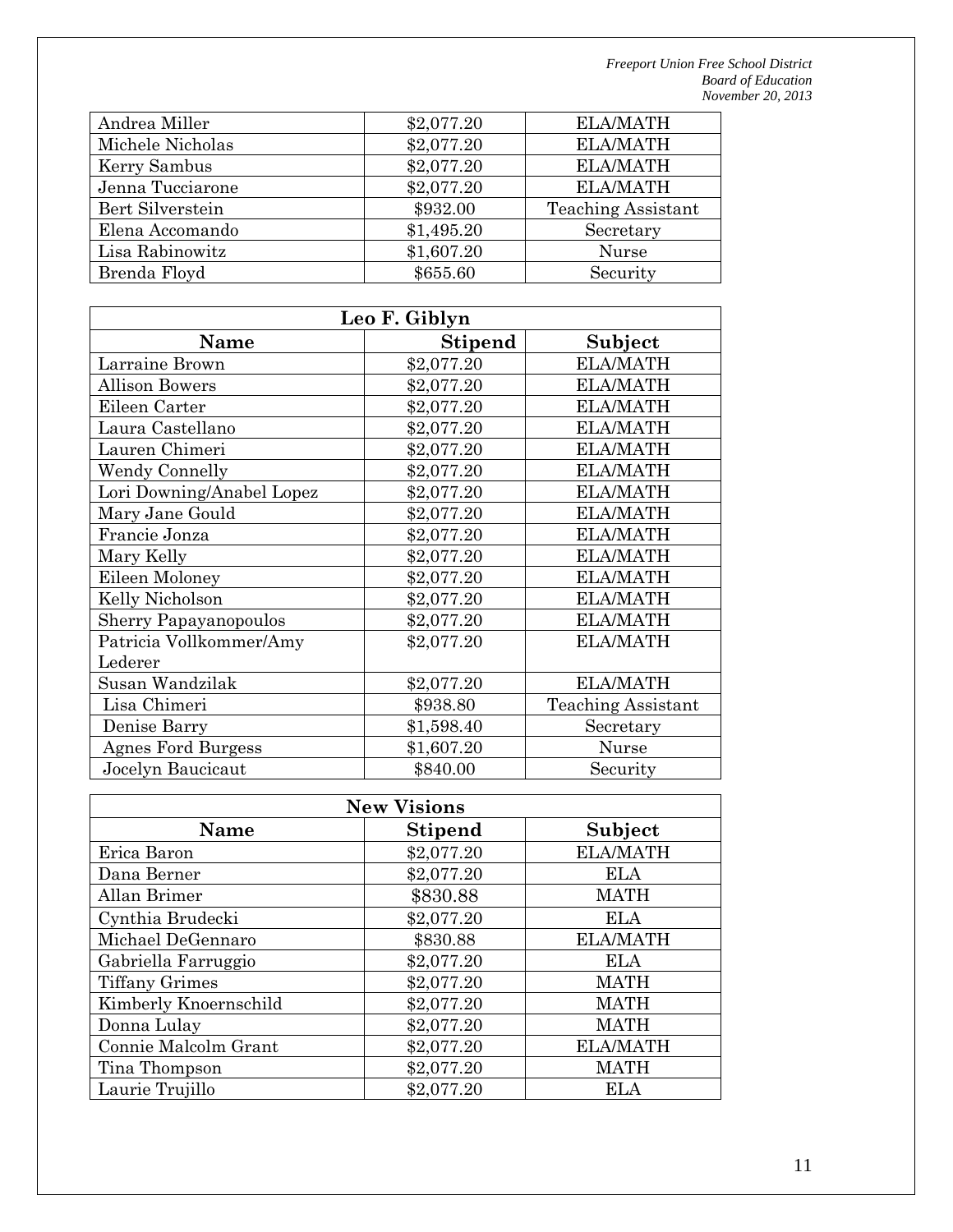| John Woodward                        | \$830.88                    | <b>MATH</b>                                         |
|--------------------------------------|-----------------------------|-----------------------------------------------------|
| Laura Lund 1:1                       | \$705.60                    | <b>Teaching Assistant</b>                           |
| Janet Goehringer                     | \$709.20                    | <b>Teaching Assistant</b>                           |
| Murielle Bernadotte                  | \$1,782.80                  | Secretary                                           |
| Antonio Pincus                       | \$1,607.20                  | Nurse                                               |
|                                      |                             |                                                     |
|                                      | <b>Caroline G. Atkinson</b> |                                                     |
| <b>Name</b>                          | <b>Stipend</b>              | <b>Subject</b>                                      |
| Gregory Albarano                     | \$3,116                     | <b>ELA</b>                                          |
| Stephanie Arnel                      | \$1,039                     | Music                                               |
| <b>Eleanor Barry</b>                 | \$1,558                     | Art                                                 |
| <b>Arlene Easter</b>                 | \$4,674                     | Math                                                |
| Mariella Etchegaray Ryan             | \$1,039                     | Test Taking Skills                                  |
| Jennifer Ferrarelli                  | \$3,116                     | <b>Just Words-ELA</b>                               |
| <b>Bryan Fiore</b>                   | \$2,077                     | Math                                                |
| Lance Griffin                        | \$4,674                     | ELA/Math                                            |
| Mary Anne Keane                      | \$4,674                     | ELA/Math                                            |
| Diane Notti                          | \$6,232                     | Sped Ed 5/6                                         |
| Carolina Ortiz                       | \$3,116                     | <b>ESL</b>                                          |
| John Rothhaupt                       | \$6,232                     | Facilitator                                         |
| Nina Sasso                           | \$1,558                     | Tumbling                                            |
| Christina Schwarz                    | \$2,077                     | Theatre/ELA                                         |
| <b>Barbara Shelley</b>               | \$4,674                     | ELA/Math/Health                                     |
| Samantha Tasso                       | \$3,116                     | Just Words-ELA                                      |
| William Wall                         | \$4,674                     | <b>ELA/MATH</b>                                     |
| Karen Wecksler                       | \$3,116                     | Writing                                             |
| Matthew Yatsyla                      | \$4,674                     | Science                                             |
| Andrea Brown TA                      | \$2,118                     | Zumba/Hip Hop                                       |
| <b>Rosemary Farrell</b><br><b>TA</b> | \$3,600                     | Photog/Journalism                                   |
| Lorraine Quintanilla                 | \$1,607.20                  | Nurse                                               |
| Antoinette Vurro                     | \$1,358.40                  | Secretary                                           |
| Patricia Pohmer                      | \$1,039                     | Fitness                                             |
| Joyce Elias                          | \$1,039                     | Art Enrichment                                      |
|                                      | John W. Dodd & FHS          |                                                     |
| <b>Name</b>                          | <b>Stipend</b>              | <b>Subject</b>                                      |
| Andrea Kane                          | \$4,154.40                  | Facilitator                                         |
| Melody Caldwell                      | \$2,077.20                  | English                                             |
| Jason Ciappetta                      | \$4,154.40                  | English                                             |
| Christine Foy                        | \$4,154.40                  | Math $-9$ <sup>th</sup> gr Algebra                  |
| Phillip Guiffre                      | \$2,077.20                  | Social Studies $9th$ gr                             |
|                                      |                             | Global                                              |
| Linda Hendrickson                    | \$2,077.20                  | Social Studies 9 <sup>th</sup> gr<br>Global         |
| Dr. Nasir Khan                       | \$4,154.40                  | $\overline{\text{Math} - 9^{\text{th}}}$ gr Algebra |
| Patricia Langan                      | \$2,077.20                  | Social Studies 9 <sup>th</sup> gr                   |
|                                      |                             | Global                                              |
| Maria Lucchi                         | \$4,154.40                  | Math $-9$ <sup>th</sup> gr Algebra                  |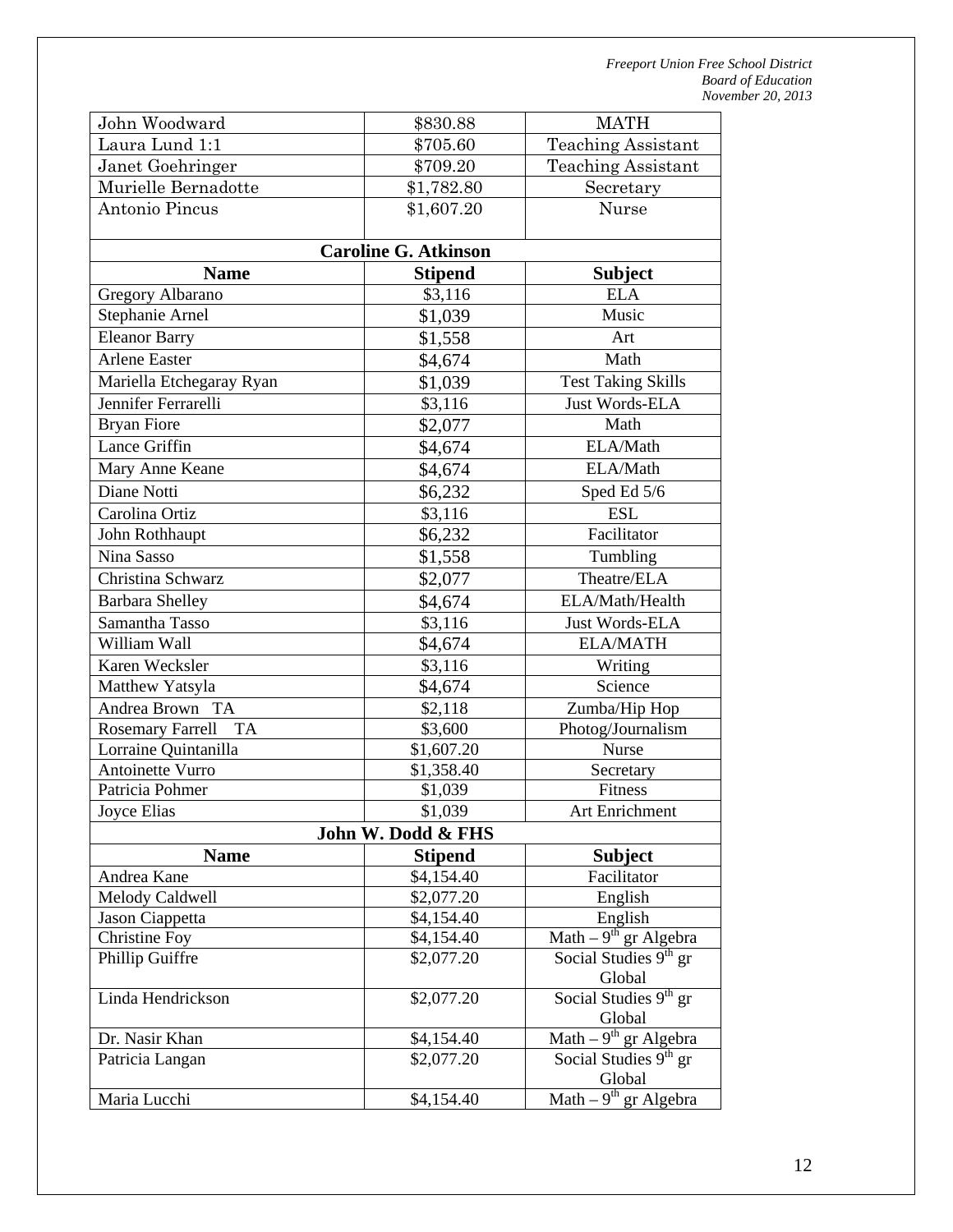| Lori Napear                         | \$4,154.40  | Science $9th$ gr Living                     |
|-------------------------------------|-------------|---------------------------------------------|
|                                     |             | Environment                                 |
| Ana Rodriguez                       |             | English                                     |
| Francesco Romano                    | \$4,154.40  | Science 9 <sup>th</sup> gr Living           |
|                                     |             | Environment                                 |
| Jordana Sass                        | \$2,077.20  | Social Studies 9 <sup>th</sup> gr           |
|                                     |             | Global                                      |
| Danielle Sekesan                    | \$4,154.40  | Social Studies $9th$ gr                     |
| Michael Servello                    |             | Global<br>Science 9 <sup>th</sup> gr Living |
|                                     | \$4,154.40  | Environment                                 |
| Wanda Braxton                       | \$3,887.20  | Secretary                                   |
| Dickens, Angela                     | \$10,386.00 | Facilitator/Math                            |
| Beathea, Lolita                     | \$2,597.00  | <b>Fitness Program</b>                      |
| Benedetto, Micheal                  | \$2,597.00  | <b>Social Studies</b>                       |
| Brave, Deborah                      | \$6,491.25  | <b>Travel Program</b>                       |
| Brennis, Alicia                     | \$2,597.00  | Parenting Program/Social                    |
|                                     | \$5,193.00  | Spanish                                     |
| Bussey, Zoraya<br>Caldwell, Melanie | \$2,597.00  | Special Ed                                  |
|                                     | \$5,193.00  | ELL/Zumba                                   |
| Certain, Cynthia                    |             | <b>Social Emotional</b>                     |
| Chambers, Yasmin                    | \$2,597.00  |                                             |
| Cole-Onaifo, Karen                  | \$2,597.00  | Chemistry                                   |
| Connell, Dennis                     | \$2,597.00  | Special Ed Math                             |
| Craig, Pauline                      | \$5,193.00  | <b>ELL</b>                                  |
| Daiello, Elizabeth                  | \$1,298.25  | Yoga                                        |
| Doyle, Sally                        | \$2,597.00  | Math                                        |
| Freeman, Kim                        | \$2,597.00  | Guidance                                    |
| Funch, Betsy                        | \$2,597.00  | <b>Business Math</b>                        |
| Genezone, Richard                   | \$2,597.00  | Global                                      |
| Gilliam, Carol                      | \$6,491.25  | Library/LADY Program                        |
| Guerrier, Yves                      | \$5,193.00  | <b>ELL Math</b>                             |
| Harrison, Kevin                     | \$2,597.00  | <b>Common Core Math</b>                     |
| Inzirelli, Louis                    | \$2,597.00  | Math                                        |
| Khan, Nasir                         | \$5,193.00  | Trig/AP                                     |
| Linder, Wendy                       | \$1,298.25  | Global Psych                                |
| Lordi, Robert                       | \$2,597.00  | Special Ed                                  |
| Lucchi, Maria                       | \$2,597.00  | Geometry                                    |
| Luna, Rose                          | \$5,193.00  | Library Services/Book<br>Club               |
| Maciag, Sherry                      | \$1,298.25  | Yoga                                        |
| Maia, Maribel                       | \$2,597.00  | <b>ELL</b>                                  |
| Mardi Gras, Gigi                    | \$2,597.00  | Sped Ed Science                             |
| Matos, Jackie                       | \$2,597.00  | Math ELL                                    |
| Melgar, Marie                       | \$2,597.00  | <b>ELL</b>                                  |
| Molease, Sarah                      | \$7,790.00  | Nurse/Parenting                             |
| Porter, Lisa                        | \$5,193.00  | English                                     |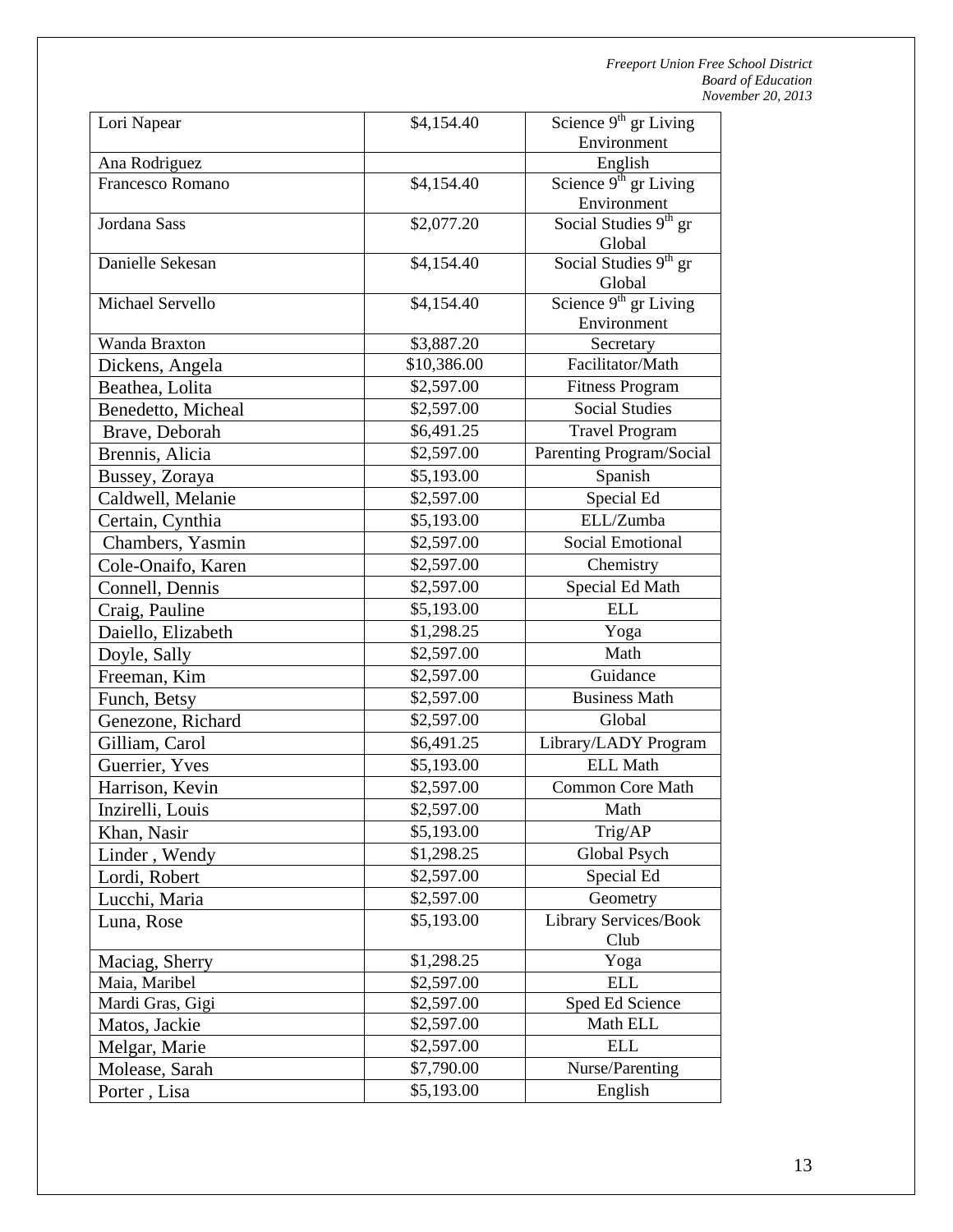| Richardson, Claretha     | \$5,193.00 | Spanish                   |
|--------------------------|------------|---------------------------|
| Rode, Cathy              | \$2,597.00 | Art/Fashion               |
| Servello, Micheal        | \$2,597.00 | Biology/Living            |
|                          |            | Environment               |
| Vaccarro, Steven         | \$1,298.25 | <b>Job Readiness</b>      |
| Carolina, Reginald       | \$1,056.00 | <b>Teaching Assistant</b> |
| Ramos, Julissa           | \$966.00   | <b>Teaching Assistant</b> |
| Bailey, Michele          | \$1,422.00 | <b>Teaching Assistant</b> |
| Jaclyn Benjamin-Winter   | \$6,232.00 | Facilitator               |
| <b>Bill Behrens</b>      | \$4,154.40 | Science                   |
| Nancy Berg               | \$4,154.40 | Special Ed                |
| Maureen Bonnano          | \$4,154.40 | Math                      |
| Vashti Burke             | \$4,154.40 | Music                     |
| <b>Elwin Canales</b>     | \$2,077.20 | <b>GENTS PROGRAM</b>      |
| Pete Capaccio            | \$4,154.40 | Science                   |
| <b>Betsy Cologiacomo</b> | \$4,154.40 | Reading                   |
| Eric Corsini             | \$4,154.40 | Math                      |
| Tom Doyle                | \$4,154.40 | Science                   |
| Debbie Dubrofsky         | \$4,154.40 | Special Ed                |
| MaryClaire Dumas-Landisi | \$4,154.40 | Reading                   |
| Michael Filaski          | \$2,077.20 | <b>Social Studies</b>     |
| Ron Grinnell             | \$4,154.40 | Math                      |
| Gabrielle Mangot         | \$4,154.40 | <b>ESL</b>                |
| Marisa Paschette         | \$4,154.40 | English                   |
| Mario Salcedo            | \$2,077.20 | Guidance                  |
| Katelyn Salisbury        | \$2,077.20 | <b>Social Studies</b>     |
| <b>Diane Saunders</b>    | \$4,154.40 | Special Ed                |
| Elaine Schreibman        | \$4,154.40 | English                   |
| Vanessa Vidalon          | \$4,154.40 | Science                   |
| Jim Wandzilak            | \$2,077.20 | Technology                |
| Rick Wolfsdorf           | \$4,154.40 | Science                   |
| Michael Young            | \$2,077.20 | Music                     |
| Desiree Zamot            | \$4,154.40 | <b>ESL</b>                |
| Vida Brizill             | \$564.00   | Teaching Assistant        |
| Lisa Brown               | \$600.00   | <b>Teaching Assistant</b> |
| <b>Sue Rodgers</b>       | \$3,594.00 | Secretary                 |
| Peggy Sameroff           | \$1,607.20 | Nurse                     |
| Miriam Warren            | \$1,607.20 | Nurse                     |
| Rick Jefferson           | \$800.00   | Security                  |
| Joyce Beckford           | \$800.00   | Security                  |
| Cornelia Harris          | \$800.00   | Security                  |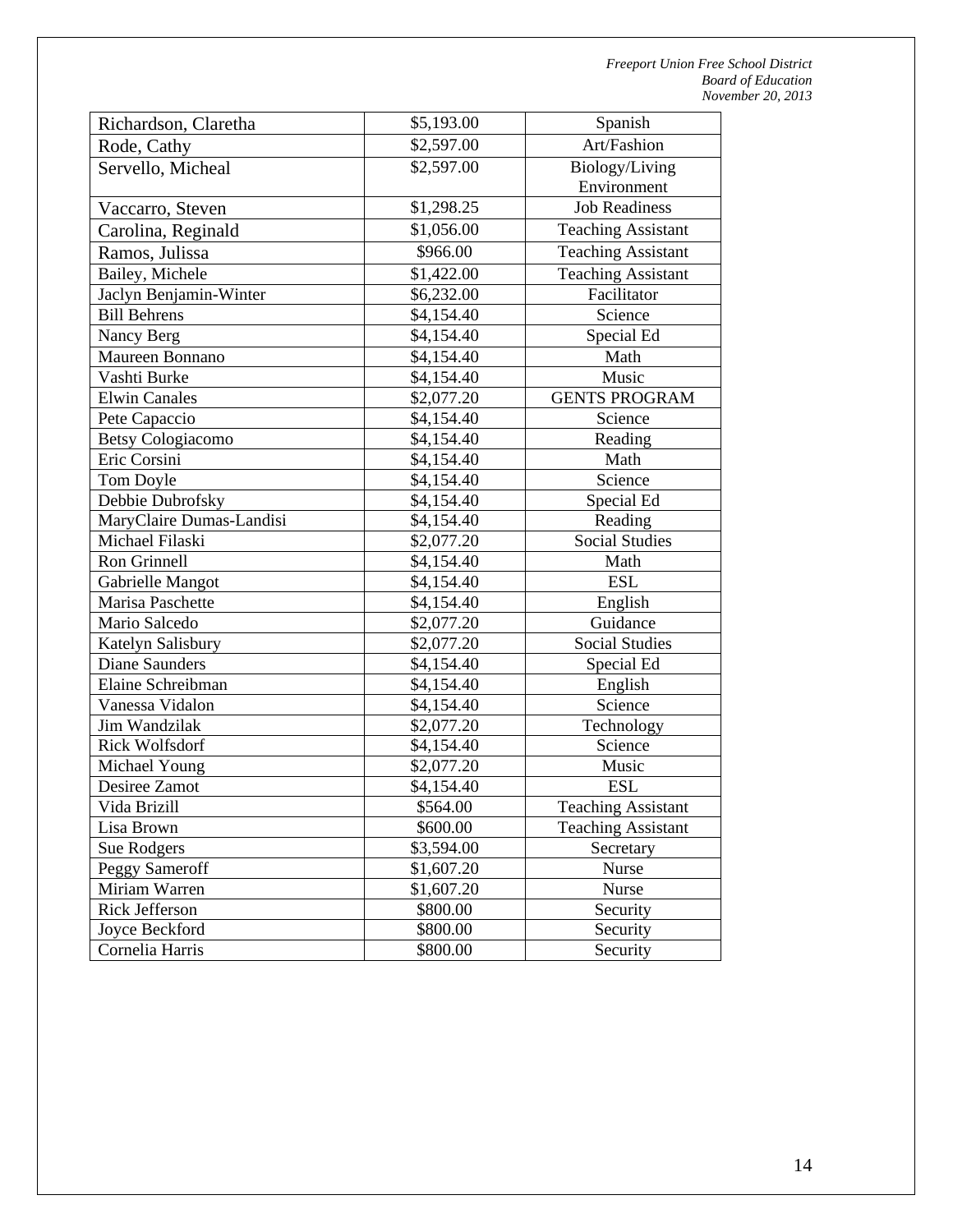#### **Appointment of Winter Coaching Staff 2013-2014**

**BE IT RESOLVED** that the Board of Education of the Freeport Union Free School District, upon the recommendation of the Superintendent, hereby appoints the individuals listed below, in accordance with the rules of the Board of Regents. These individuals shall possess appropriate certification allowing them to serve as teachers or other staff in the public schools of New York.

| Sport                              | <b>Coaches Names</b> | <b>Salary</b> |
|------------------------------------|----------------------|---------------|
| Boys' Varsity Basketball           | DeBonis, Robert      | \$9,527       |
| Boys' JV Basketball                | Mohrman, Harry       | \$6,318       |
| <b>Boys Modified Basketball</b>    | Gordon, David        | \$4,250       |
| Girls Varsity Basketball           | Jones, Meredith      | \$9,527       |
| Girls JV Basketball                | Lloyd-Forde, Lakisha | \$6,318       |
| Girls Modified Basketball          | Anisis, Kristen      | \$4,021       |
| <b>Boys Varsity Bowling</b>        | Schrader, Sallyann   | \$4,249       |
| Varsity Cheerleading               | Kolodny, Laurie      | \$3,910       |
| Varsity Cheerleading Asst.         | Gayle, Cheryl        | \$3,504       |
| JV Cheerleading                    | Beasley, Shainna     | \$2,772       |
| Modified Cheerleading              | Sasso, Nina          | \$2,537       |
| Boys Varsity Rifle                 | Moore, Major Donald  | \$5,182       |
| <b>Boys Varsity Swimming</b>       | Murphy, Carole       | \$7,300       |
| Girls Modified Volleyball          | Blount, Eric         | \$3,357       |
| <b>Boys Varsity Winter Track</b>   | Gilreath, Charles    | \$6,241       |
| Girls Varsity Winter Track         | Williams, Tia        | \$6,241       |
| Girls Varsity Asst. Winter Track   | Yearwood, Felicia    | \$4,539       |
| <b>Boys Varsity Head Wrestling</b> | Chetti, Joseph       | \$8,031       |
| Boys Varsity Asst. Wrestling       | Cellan, Russell      | \$5,628       |
| Boys JV Wrestling                  | Medina, Isreal       | \$5,628       |
| Boys Modified Head Wrestling       | Gordon, David        | \$5,281       |
| Boys Modified Asst. Wrestling      | Jones, Jimmy         | \$5,281       |
| Winter Weight Training             | Elmore, Toby         | \$2,116       |
| Athletic Trainer                   | Zito, George         | \$6,663       |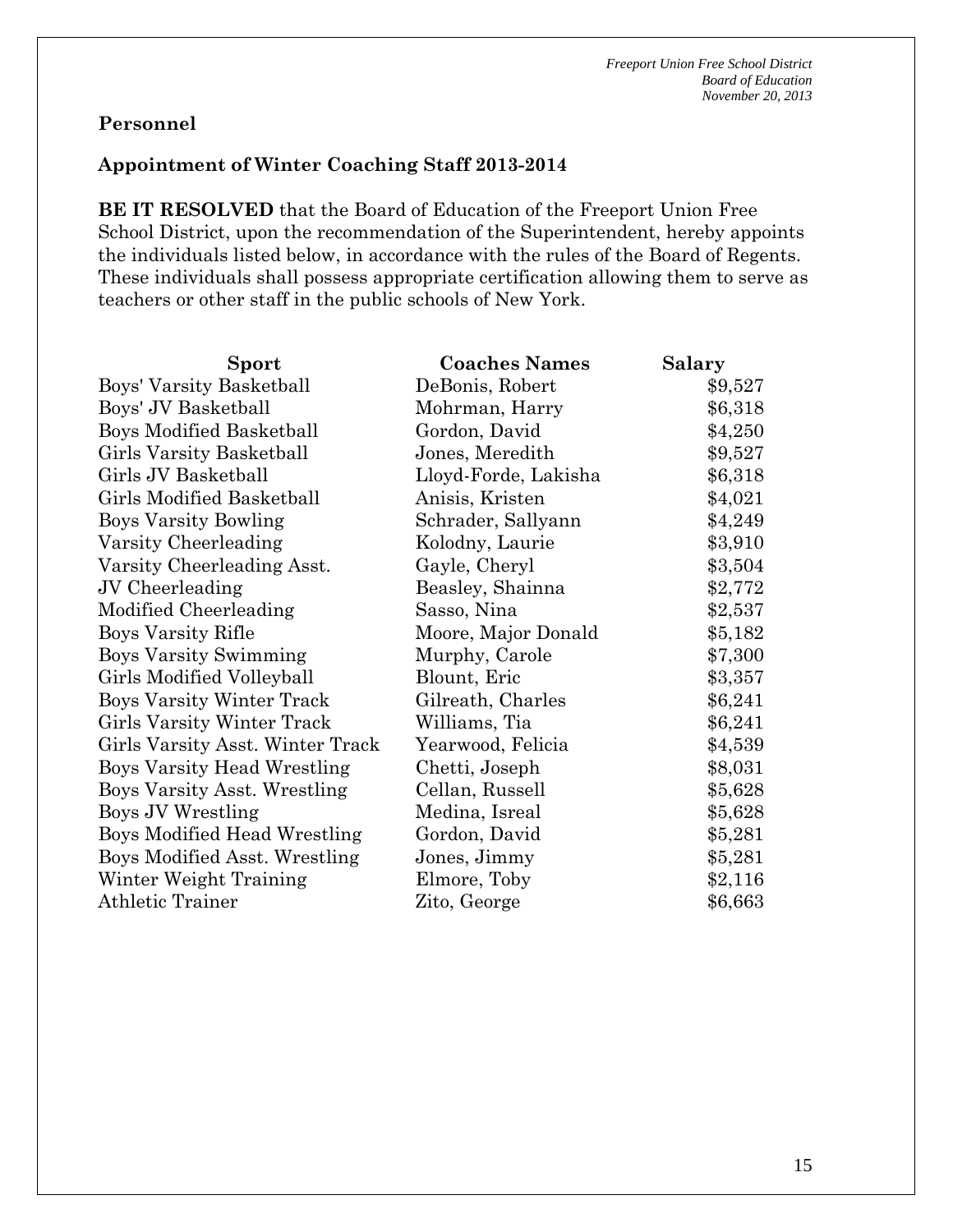# **Education**

#### **CSE/CPSE Minutes**

**BE IT RESOLVED,** that the Board of Education of the Freeport Union Free School District hereby accepts the minutes of the meetings of the Committees on Special Education and Preschool Special Education for the following dates:

September 10, 16, 17, 25, 26, 27, 30, 2013

October 11, 15, 16, 17, 21, 22, 23, 24, 25, 28, 29, 2013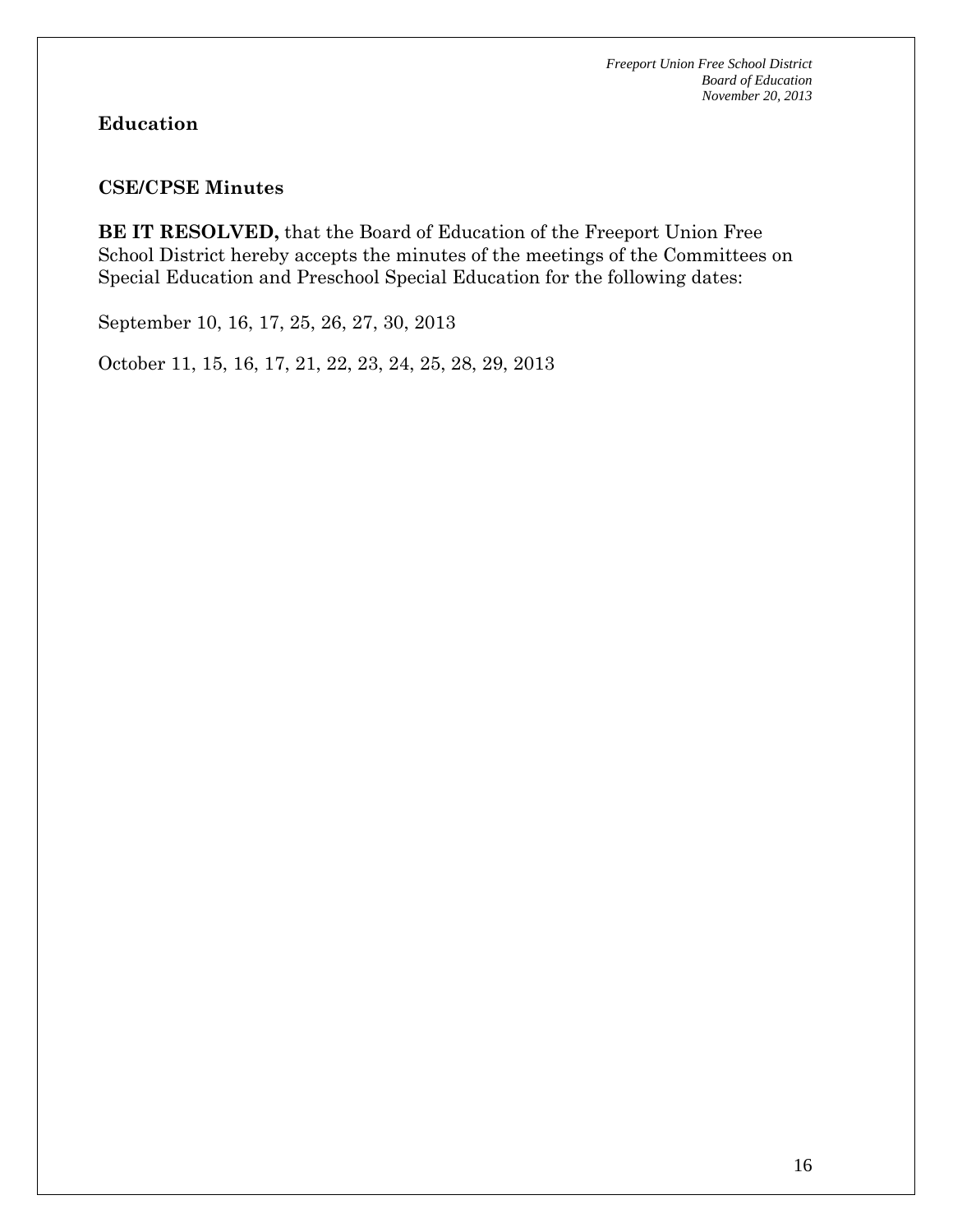#### **Retirement of Staff**

**BE IT RESOLVED,** that the Board of Education of the Freeport Union Free School District hereby accepts the letter of resignation for the purpose of retirement from the following staff member as listed:

**Peggy Beckett**, Security Aide, effective December 31, 2013, after serving the children of Freeport for more than 13 years.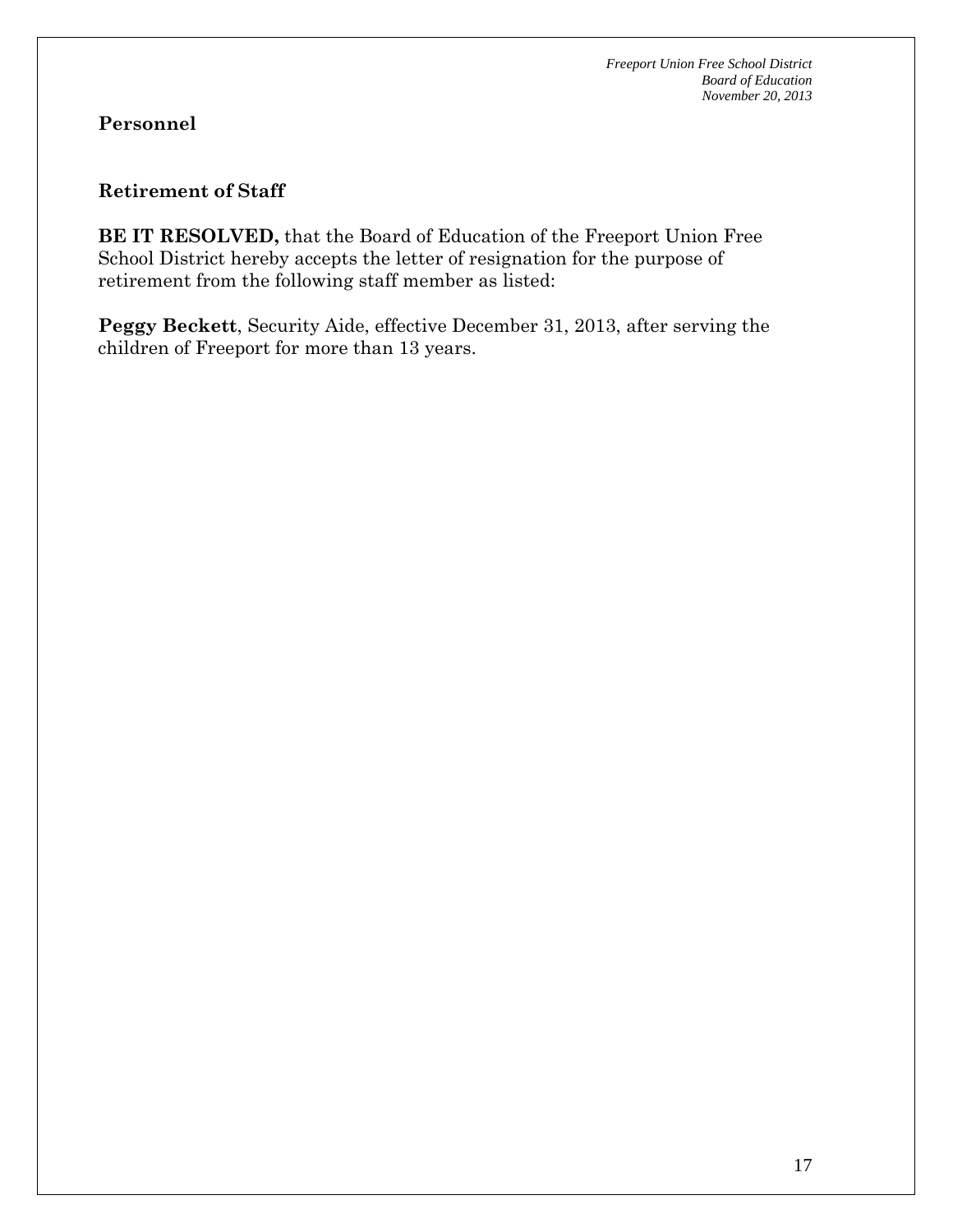# **Granting of Tenure**

**BE IT RESOLVED,** that the Board of Education of the Freeport Union Free School District hereby grants tenure status to the following individual(s):

| Teacher(s)        |               |                              |                    |  |  |
|-------------------|---------------|------------------------------|--------------------|--|--|
| <b>NAME</b>       | <b>SCHOOL</b> | TENURE AREA                  | <b>TENURE DATE</b> |  |  |
| Allison Leone     | Dodd          | Special Education            | December 15, 2013  |  |  |
|                   |               |                              |                    |  |  |
|                   |               | <b>Teaching Assistant(s)</b> |                    |  |  |
| <b>NAME</b>       | <b>SCHOOL</b> | <b>TENURE AREA</b>           | <b>TENURE DATE</b> |  |  |
| Leslie Price      | <b>FHS</b>    | <b>Teaching Assistant</b>    | December 1, 2013   |  |  |
|                   |               |                              |                    |  |  |
| Robin Cohen       | Archer        | <b>Teaching Assistant</b>    | December 1, 2013   |  |  |
|                   |               |                              |                    |  |  |
| Michael Kawalchuk | Atkinson      | <b>Teaching Assistant</b>    | December 7, 2013   |  |  |
|                   |               |                              |                    |  |  |
| Allison Wendroff  | Giblyn        | <b>Teaching Assistant</b>    | December 11, 2013  |  |  |
|                   |               |                              |                    |  |  |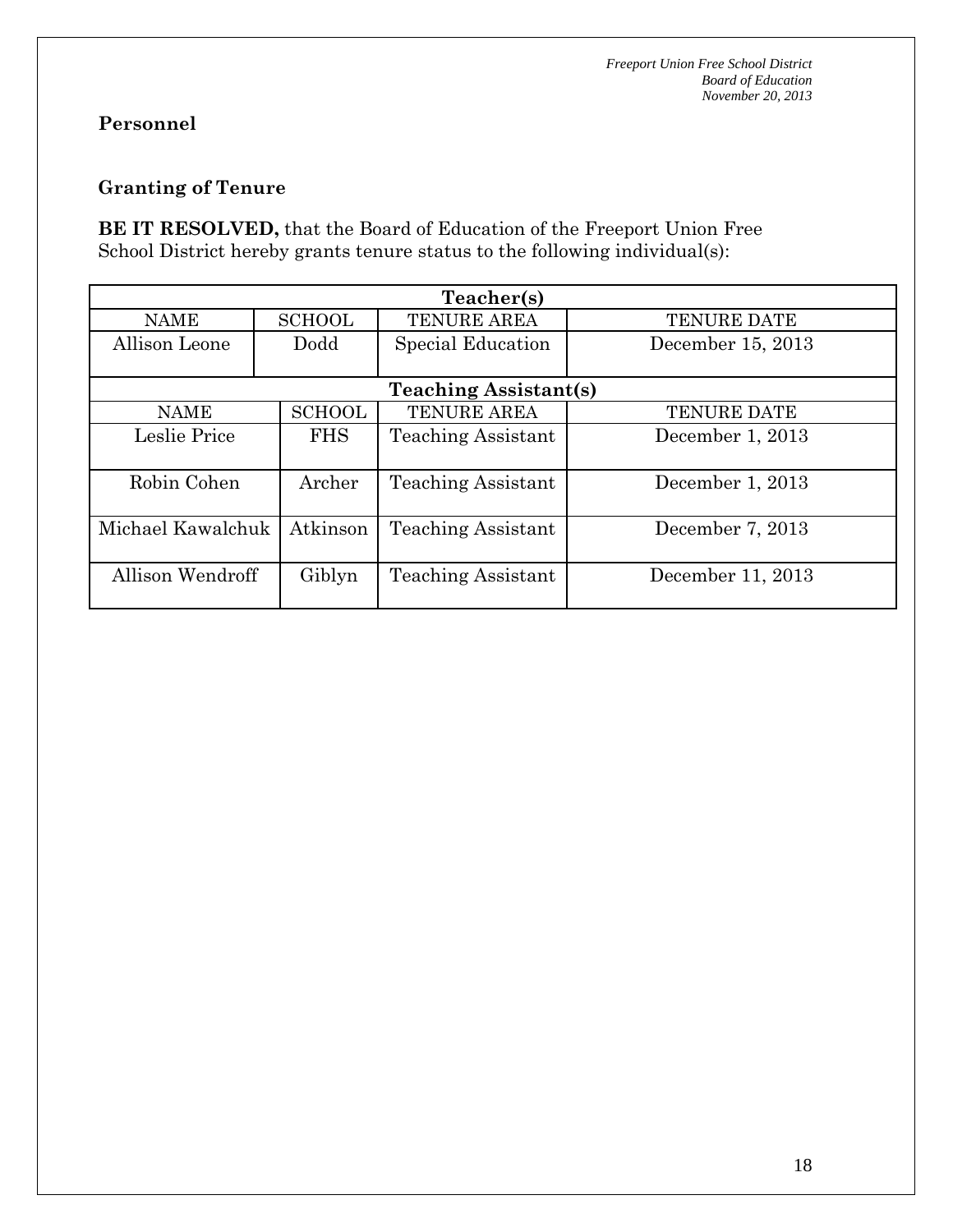# **Education**

# **Approval of Student Travel to Waldorf, Germany**

**BE IT RESOLVED,** that the Board of Education of the Freeport Union Free School District hereby authorizes Freeport High School to conduct a field trip to the cities of Berlin, Munich, and Waldorf, Germany scheduled for April 10th through April 17th 2014 for the purpose of learning about the local culture, visiting historical sites, and attending local schools as part of Freeport's sister city exchange program.

**BE IT FURTHER RESOLVED,** that said authorization is subject to availability of chaperones and to Freeport High School's compliance with all insurance, health, safety, and financial guidelines as indicated in the Administrative Procedure for overnight, off-Long Island, field trips.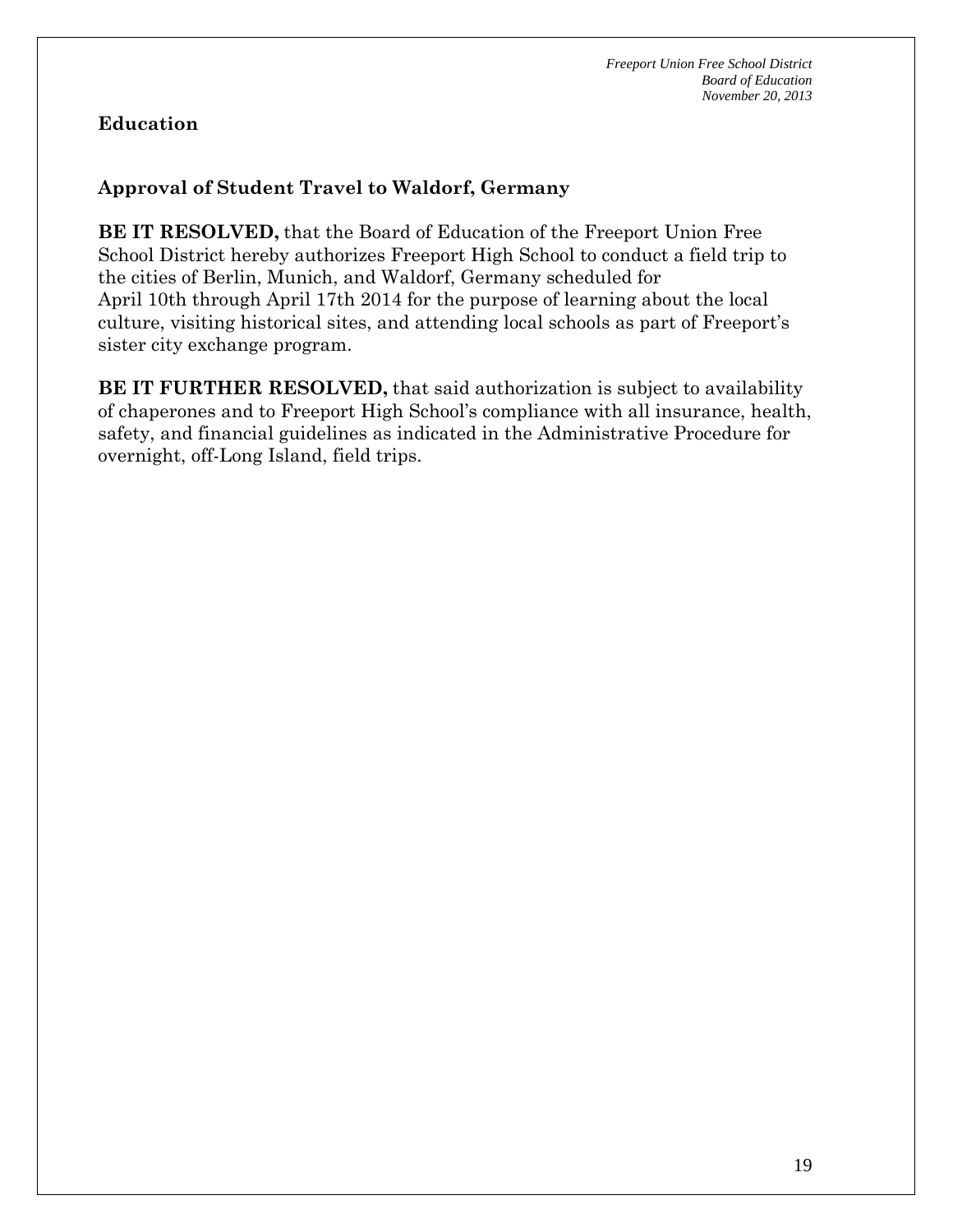**Education**

#### **Adoption of the Revised Policies**

**BE IT RESOLVED,** that the Board of Education of the Freeport Union Free School District hereby adopts the following Revised Board of Education Policies;

1330,1338,1510,3310,3410,3420,5110,5120,5130,5150,5230,5634,5650,6170,6470 6510,7220,7222,7240,7242,7315,7513,7551,7552,7555,7610,7610,7640,8130,8242, 8243,8271.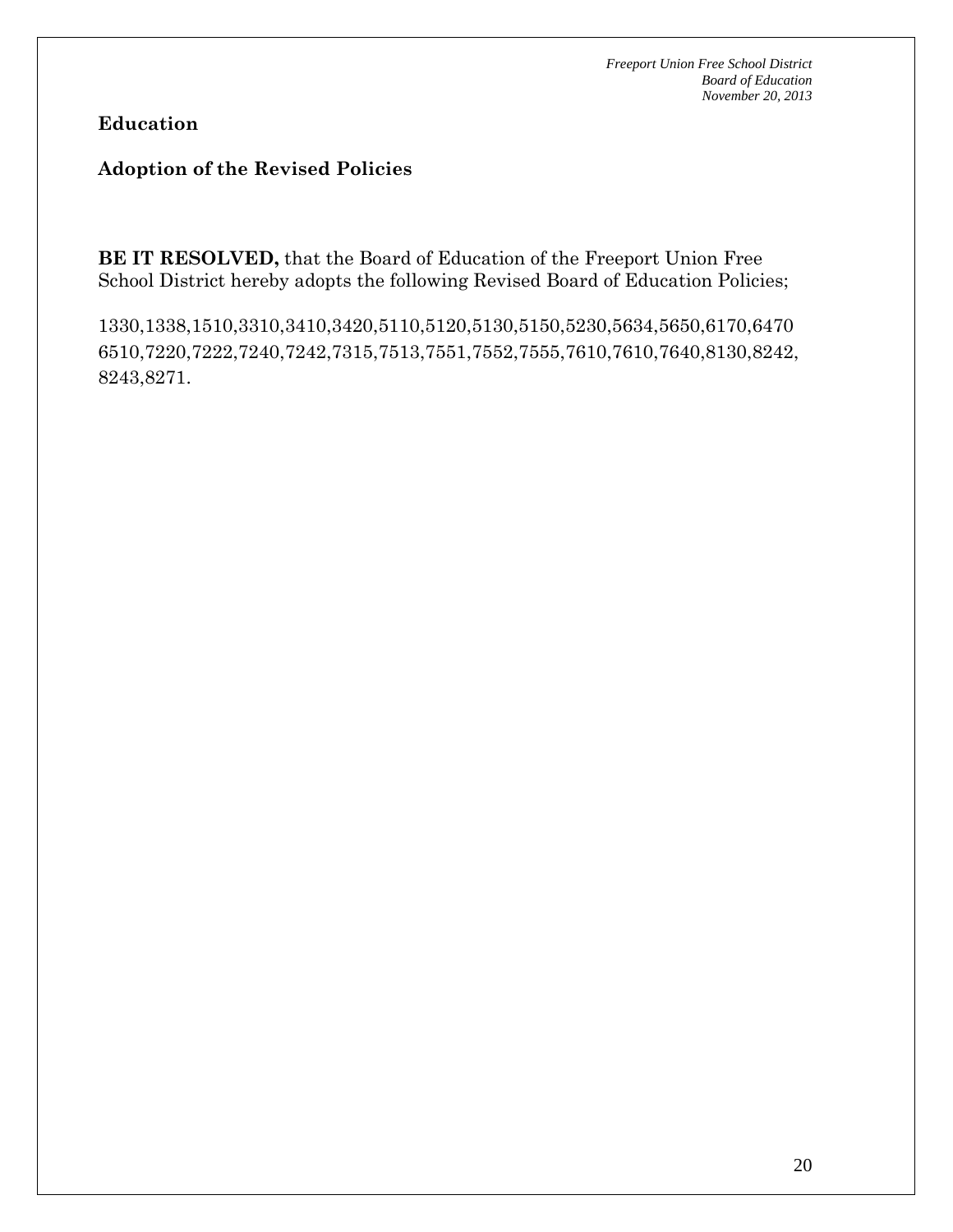# **Education**

### **Approval of Consultants**

**BE IT RESOLVED,** that the Board of Education of the Freeport Union Free School District hereby approves the agreements between the following consultant(s) and the Freeport Union Free School District, as per the following for; and

**BE IT FURTHER RESOLVED**, that the Board of Education authorizes the Superintendent (or his designee) to execute said agreements on its behalf.

| Consultant                                             | Schools                                                                  | Services Provided                                                                         | <b>Total Cost</b> | <b>Funding Source</b>                                                   |
|--------------------------------------------------------|--------------------------------------------------------------------------|-------------------------------------------------------------------------------------------|-------------------|-------------------------------------------------------------------------|
| Developmental<br>Systems<br>Dr. Margareth<br>Lafontant | Archer,<br>Bayview,<br>Giblyn, New<br>Visions,<br>Atkinson,<br>Dodd, FHS | Program<br>Evaluation                                                                     | \$30,000          | 21 <sup>st</sup> Century Community<br>Learning Centers                  |
| Urbintel                                               | <b>FHS</b>                                                               | Poetry, theatre,<br>and creative<br>writing workshops                                     | \$8,000           | 21st century Community<br>Learning Centers Grant                        |
| Bierko<br>Productions LLC                              | <b>Archer Street</b><br>School                                           | Hands-on<br>experiences in<br>CCLS aligned<br>song writing and<br>recording               | \$14,000          | 21st century Community<br>Learning Centers Grant                        |
| Stages For Life                                        | <b>FHS</b>                                                               | Instruction for<br>ESL students to<br>create and<br>perform theatre<br>pieces             | \$4,000           | Instruction for ESL<br>students to create and<br>perform theatre pieces |
| Sparkle<br>Entertainment                               | John W. Dodd                                                             | Students will<br>explore Theater<br>Arts while<br>building academic<br>and social skills. | \$8,000           | 21st century Community<br>Learning Centers Grant                        |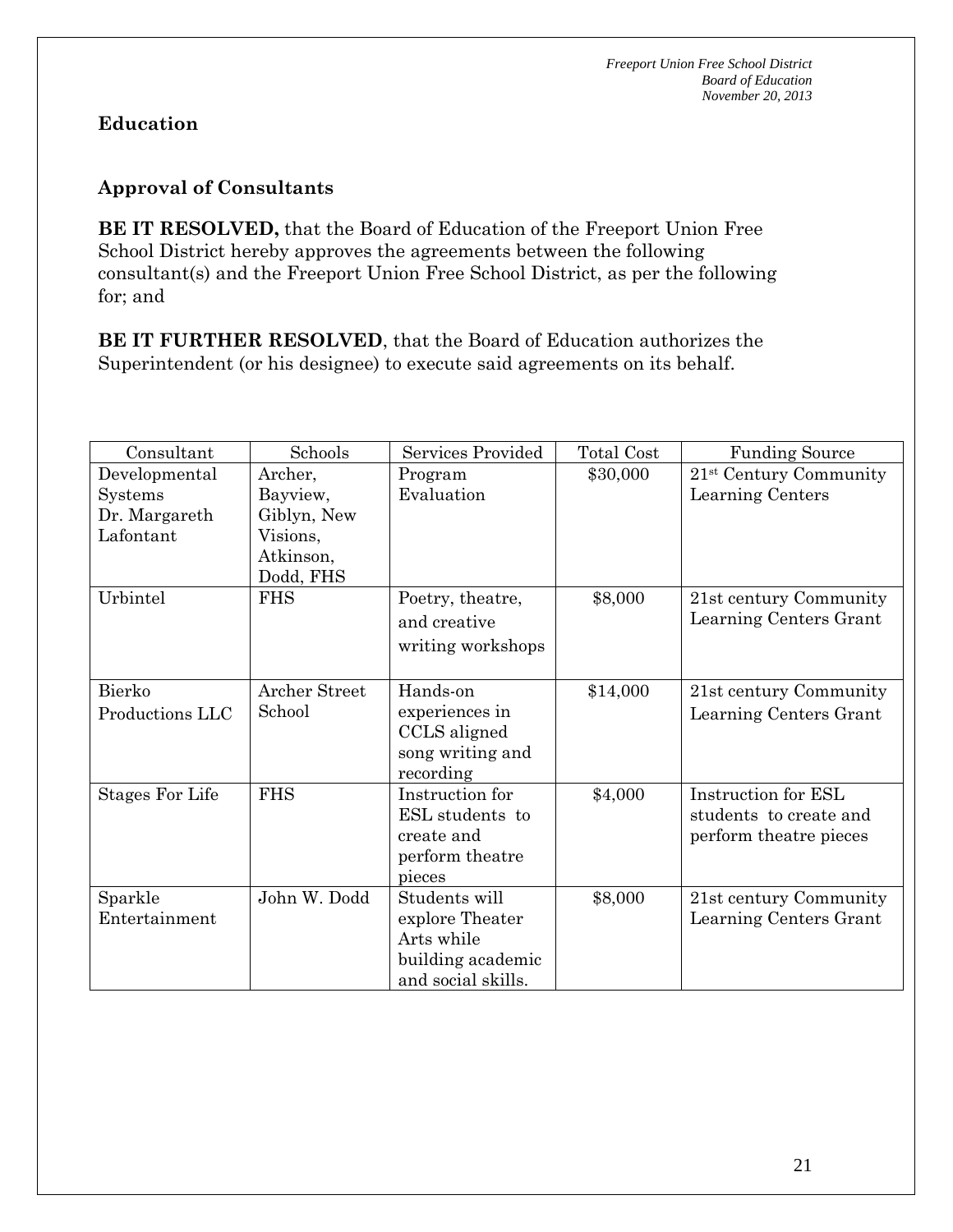**Finance**

# **Approval of a Budget Transfer-General Fund**

**BE IT RESOLVED**, that the Board of Education of the Freeport Union Free School District here by approves a Budget Transfer within the General Fund for November, 2013.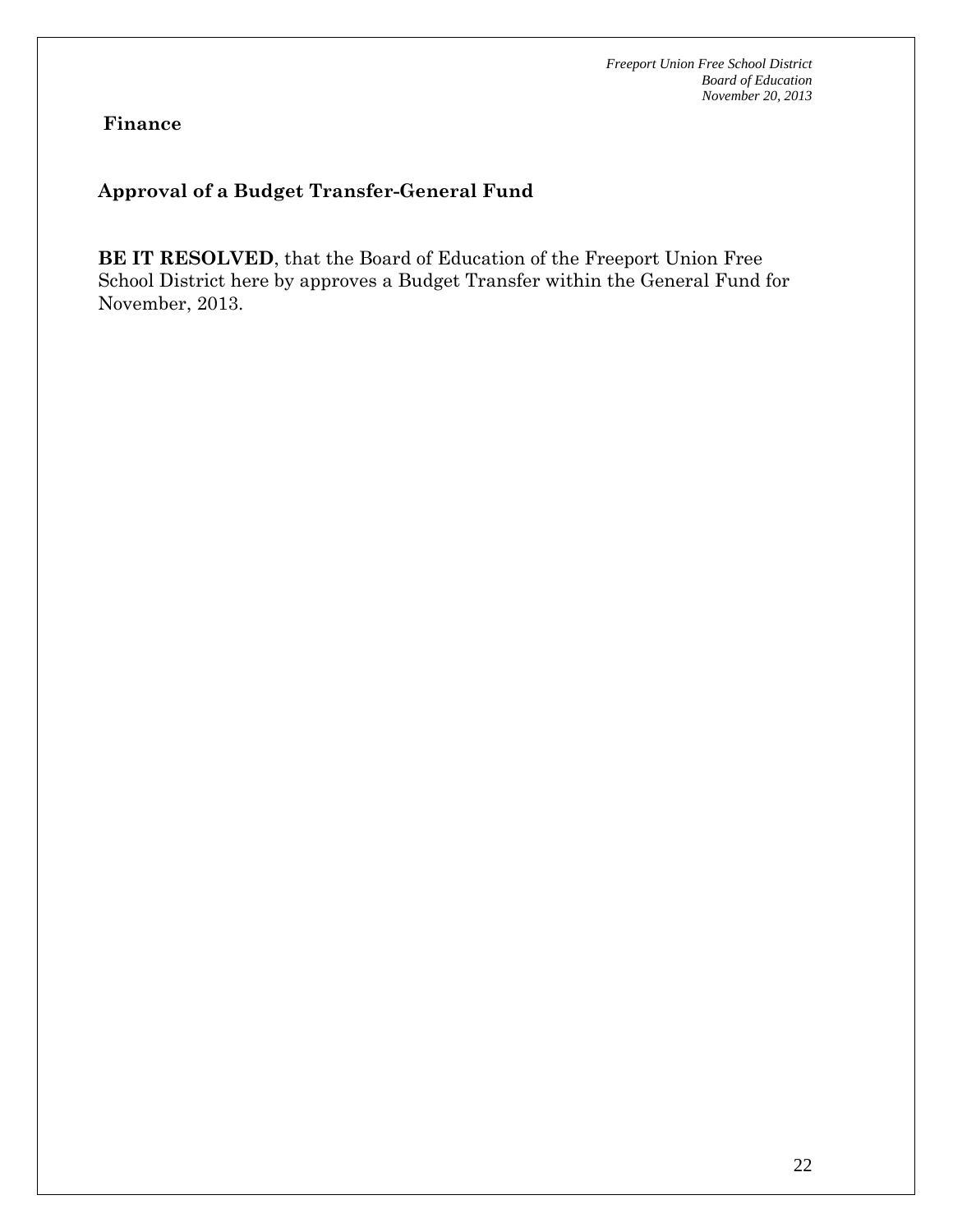**Finance**

# **Approval to Dispose of an Obsolete Wrestling Mat (3 Sections)**

**BE IT RESOLVED,** that the Board of Education of the Freeport Union Free School District, hereby authorizes the disposal of a full wrestling mat (3 sections). These mats are past their useful life and have no monetary value.